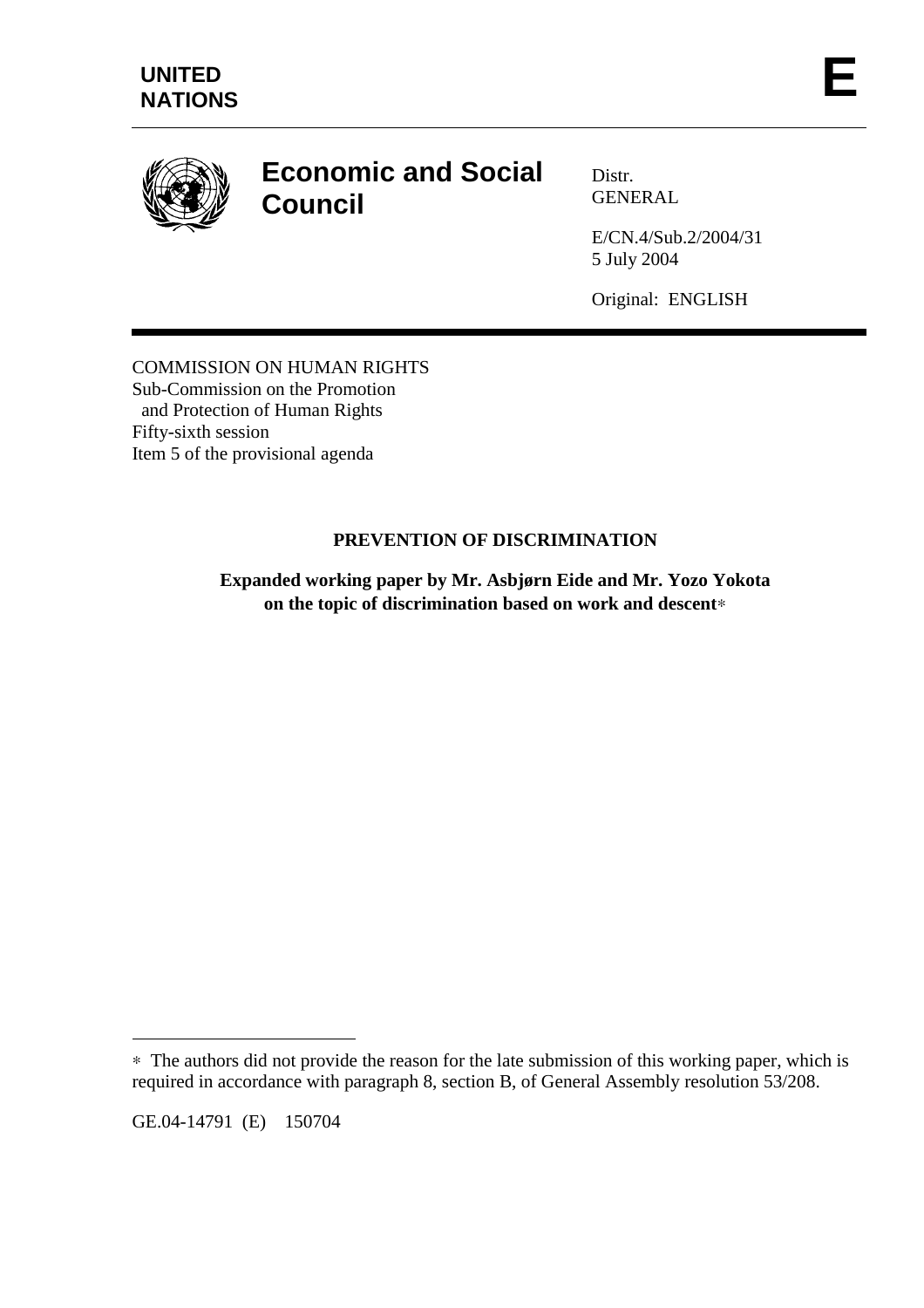E/CN.4/Sub.2/2004/31 page 2

#### **Summary**

 The present working paper on the topic of discrimination based on work and descent has been prepared pursuant to Sub-Commission resolution 2003/22, with a view to fulfilling the mandate given in Sub-Commission resolution 2000/4. In accordance with Sub-Commission resolution 2003/22, the working paper focuses on three aspects. First, the paper presents a compilation of information available from treaty bodies in the form of State party reports or concluding observations, with regard to legal, judicial, administrative and educational measures taken by the Governments concerned. Secondly, the paper attempts to identify additional communities affected by discrimination based on work and descent, including diaspora communities in North America, the United Kingdom and other places whether information was available. Thirdly, the working paper presents, as requested by the Sub-Commission, a proposed framework for a draft set of principles and guidelines for the elimination of discrimination based on work and descent for the consideration of the Sub-Commission. The paper further recommends that the Sub-Commission appoint a special rapporteur who would undertake a further study on the elimination of discrimination based on work and descent, focusing on the finalization of a draft set of principles and guidelines, in cooperation with relevant treaty bodies, special procedures and United Nations agencies.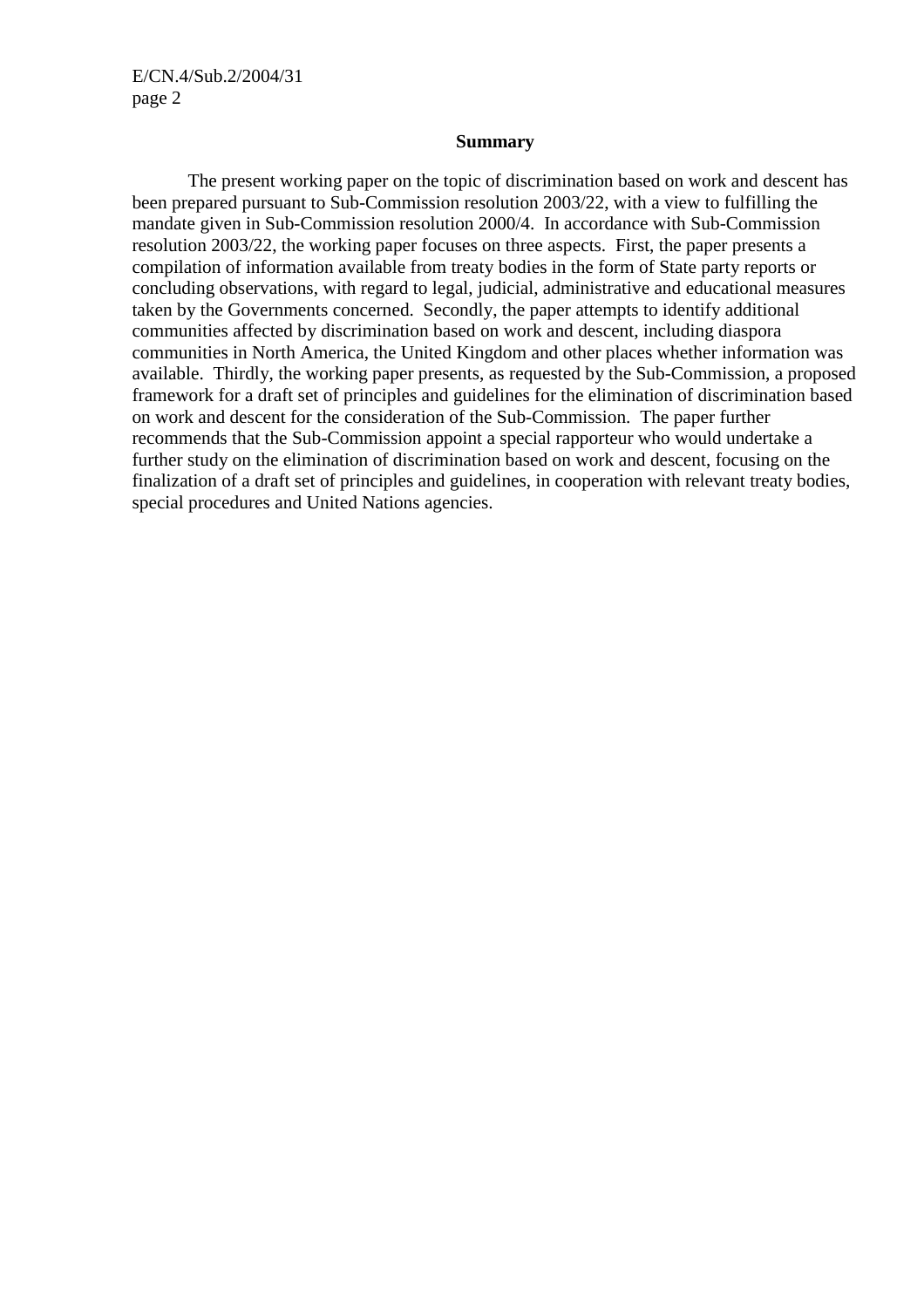E/CN.4/Sub.2/2004/31 page 3

# **CONTENTS**

|      |                                                                                                                   |                                                                                                                 | Paragraphs | Page           |
|------|-------------------------------------------------------------------------------------------------------------------|-----------------------------------------------------------------------------------------------------------------|------------|----------------|
|      |                                                                                                                   |                                                                                                                 | $1 - 8$    | $\overline{4}$ |
| I.   | LEGAL, JUDICIAL, ADMINISTRATIVE AND<br>EDUCATIONAL MEASURES TAKEN BY THE                                          |                                                                                                                 | $9 - 33$   | 5              |
|      |                                                                                                                   |                                                                                                                 |            |                |
|      | A.                                                                                                                |                                                                                                                 | $10 - 11$  | 6              |
|      | <b>B.</b>                                                                                                         |                                                                                                                 | 12         | 6              |
|      | $\mathcal{C}$ .                                                                                                   |                                                                                                                 | $13 - 18$  | 6              |
|      | D.                                                                                                                |                                                                                                                 | $19 - 20$  | 8              |
|      | Ε.                                                                                                                |                                                                                                                 | 21         | 9              |
|      | F.                                                                                                                |                                                                                                                 | $22 - 23$  | 9              |
|      | G.                                                                                                                |                                                                                                                 | 24         | 9              |
|      | H.                                                                                                                |                                                                                                                 | $25 - 28$  | 10             |
|      | I.                                                                                                                |                                                                                                                 | 29         | 11             |
|      | J.                                                                                                                |                                                                                                                 | 30         | 11             |
|      | Κ.                                                                                                                |                                                                                                                 | 31         | 11             |
|      | L.                                                                                                                |                                                                                                                 | $32 - 33$  | 12             |
| II.  | ADDITIONAL COMMUNITIES AFFECTED BY<br>DISCRIMINATION BASED ON WORK AND DESCENT                                    |                                                                                                                 | $34 - 48$  | 12             |
|      | A.                                                                                                                |                                                                                                                 | $34 - 61$  | 12             |
|      | <b>B.</b>                                                                                                         |                                                                                                                 | $62 - 67$  | 17             |
|      | $\mathcal{C}$ .                                                                                                   | Similarities and differences between ethnic minorities,<br>and communities discriminated against on the grounds | $68 - 70$  | 18             |
| III. | PROPOSED FRAMEWORK FOR A DRAFT SET OF<br>PRINCIPLES AND GUIDELINES FOR THE<br>ELIMINATION OF DISCRIMINATION BASED |                                                                                                                 | $71 - 77$  | 19             |
|      | A.                                                                                                                |                                                                                                                 | 76         | 19             |
|      | <b>B.</b>                                                                                                         |                                                                                                                 | 77         | 20             |
|      |                                                                                                                   |                                                                                                                 |            |                |
| IV.  |                                                                                                                   |                                                                                                                 | $78 - 86$  | 21             |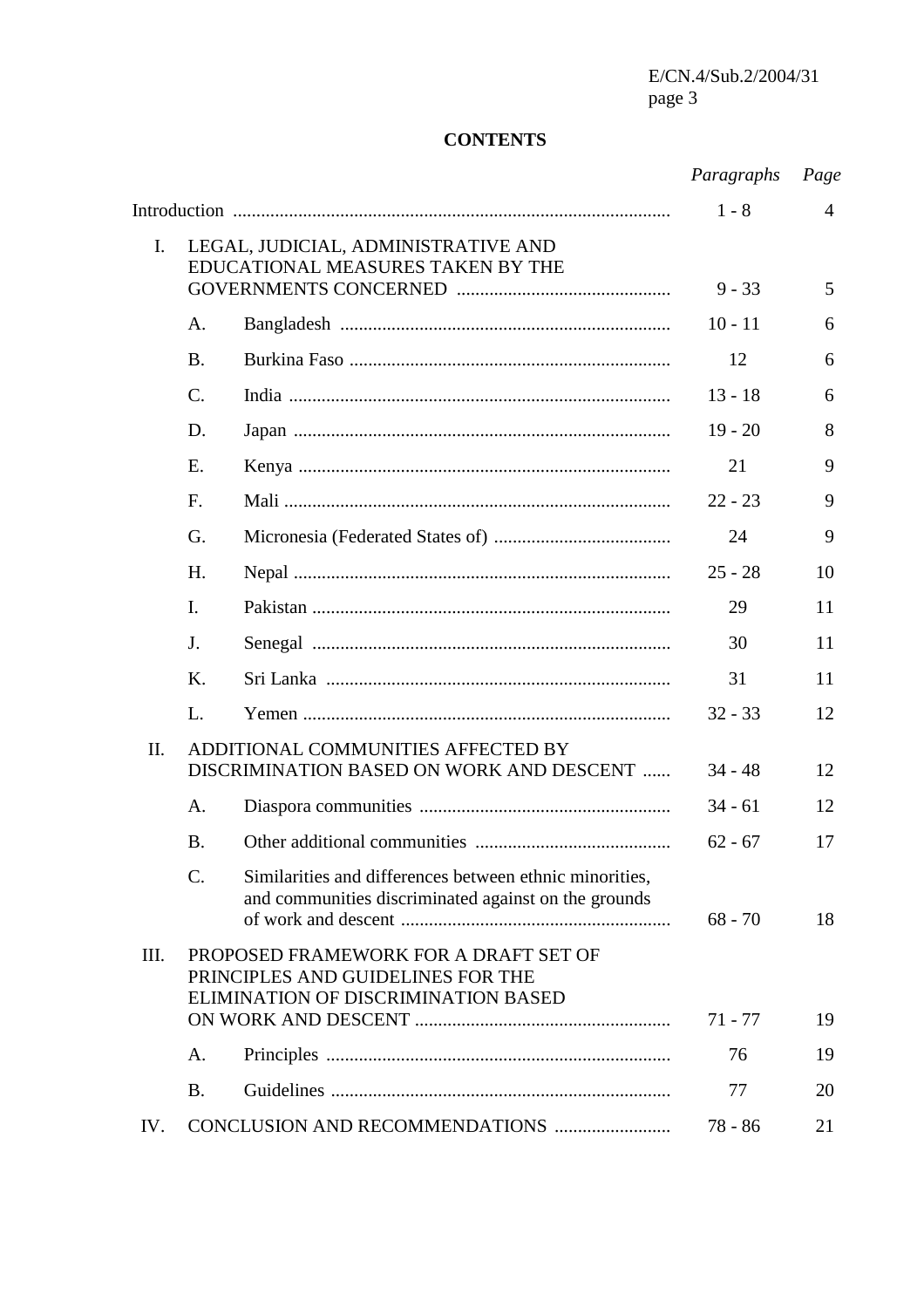## **Introduction**

1. At its fifty-second session, the Sub-Commission on the Promotion and Protection of Human Rights, in resolution 2000/4, declared that discrimination based on work and descent is a form of discrimination prohibited by international human rights law, and decided to entrust Mr. Rajendra Kalidas Wimala Goonesekere with the task of preparing, without financial implications, a working paper on the topic of discrimination based on work and descent, in order:

 (a) To identify communities in which discrimination based on work and descent continues to be experienced in practice;

 (b) To examine existing constitutional, legislative and administrative measures for the abolition of such discrimination; and

 (c) To make any further concrete recommendations and proposals for the effective elimination of such discrimination as may be appropriate in the light of such examination.

2. At its fifty-third session, the Sub-Commission received and discussed the working paper (E/CN.4/Sub.2/2001/16) submitted by Mr. Goonesekere in accordance with the above mandate, in which it was noted that:

"The focus of this paper has been countries in Asia. At the time the resolution was discussed in the Sub-Commission it was mentioned that the problem was not limited to Asia alone and that it existed in some parts of Africa and perhaps in South America. The author has not been able to include in this paper the situation in these other areas because of constraints of time and lack of access to relevant material."

3. In decision 2001/110, the Sub-Commission decided, without a vote, "to entrust Mr. Goonesekere with the preparation, without financial implications, of an expanded working paper on the topic of discrimination based on work and descent in other regions of the world".

4. At its fifty-fourth session, in view of the fact that Mr. Goonesekere was not re-elected to the Sub-Commission and was therefore unable to fulfil the mandate entrusted to him in relation to the preparation of the expanded working paper, the Sub-Commission decided "to entrust Mr. Asbjørn Eide and Mr. Yozo Yokota with the preparation, without financial implications, of an expanded working paper on the topic of discrimination based on work and descent in regions other than those already covered" (decision 2002/108).

5. In parallel to the Sub-Commission discussion, on 22 August 2002, the Committee on the Elimination of Racial Discrimination adopted its general recommendation XXIX on descent-based discrimination, which is based on the Committee's considerable experience of addressing situations of caste-based and analogous forms of discrimination in the course of its review of State party reports.

6. At its fifty-fifth session, the Sub-Commission received the expanded working paper (E/CN.4/Sub.2/2003/24), presented by Mr. Eide and Mr. Yokota. The paper discussed a number of communities thought to be affected by discrimination of this type outside of the Asian region,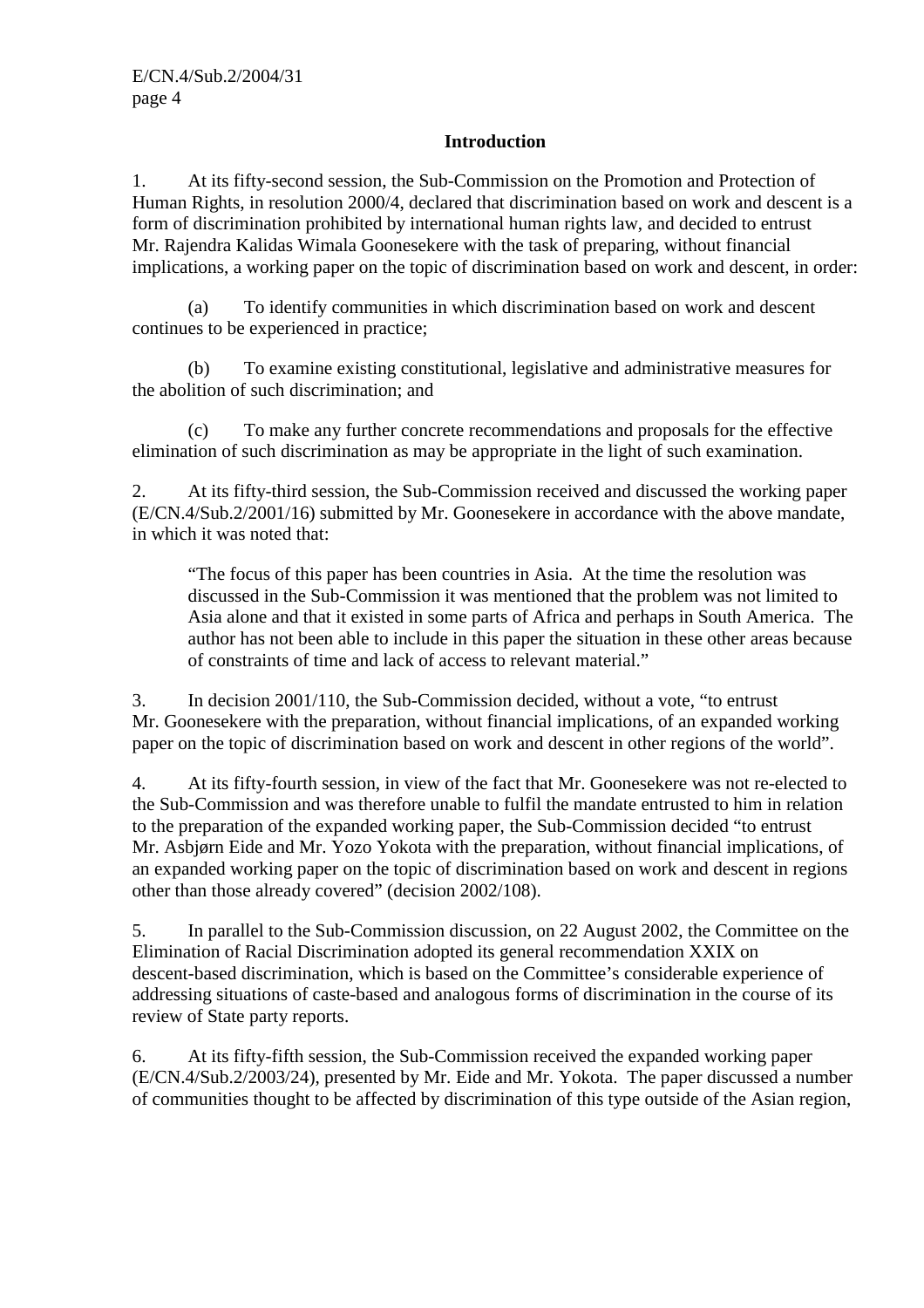and offered a tentative analysis of the common features of these situations, listing a series of "causal factors" and "consequences" of this type of discrimination, common to the communities discussed. The paper concluded that:

"discrimination based on work and descent is more widespread than might have been envisaged at the outset of this process. The authors believe that further examination will reveal still further examples of affected communities. This form of discrimination is distinct, in its combination of causal factors and expressions, from other forms of discrimination examined in the history of the Sub-Commission. […] However, the authors consider that this form of discrimination, based particularly on work (or occupational role) and descent, requires much closer examination and attention both by national Governments and by the international human rights system, given the numbers of people affected and the extreme nature of many of the discriminatory attitudes and practices associated with it."

7. The Sub-Commission consequently adopted a resolution 2003/22 calling for a further working paper on the topic. The main purposes of this working paper were:

 (a) To examine legal, judicial, administrative and educational measures taken by the Governments concerned;

 (b) To identify additional communities affected by discrimination based on work and descent; and

 (c) To prepare a draft set of principles and guidelines for all relevant actors, not only national or federal Governments but also local governments, as well as private sector entities such as corporations, schools, religious institutions and other public places where discrimination based on work and descent often occurs, in cooperation and collaboration with relevant international human rights treaty bodies and United Nations organs and agencies, inter alia the Committee on the Elimination of Racial Discrimination, the International Labour Organization and the United Nations Educational, Scientific and Cultural Organization, taking full account of the contents of the Committee's general recommendation XXIX.

8. The present working paper, which should be seen as a supplement to and be read together with the two previous working papers, is submitted in accordance with that resolution.

## **I. LEGAL, JUDICIAL, ADMINISTRATIVE AND EDUCATIONAL MEASURES TAKEN BY THE GOVERNMENTS CONCERNED**

9. This section has been prepared on the basis of information available on the United Nations human rights treaty body database, in the form of State party reports submitted by Governments, or concluding observations adopted by the treaty bodies. The account given of relevant measures taken in the countries concerned is therefore by necessity incomplete and dated. It should therefore only be seen as a step in a process aimed at a more substantive and comprehensive analysis of governmental responses to discrimination based on work and descent.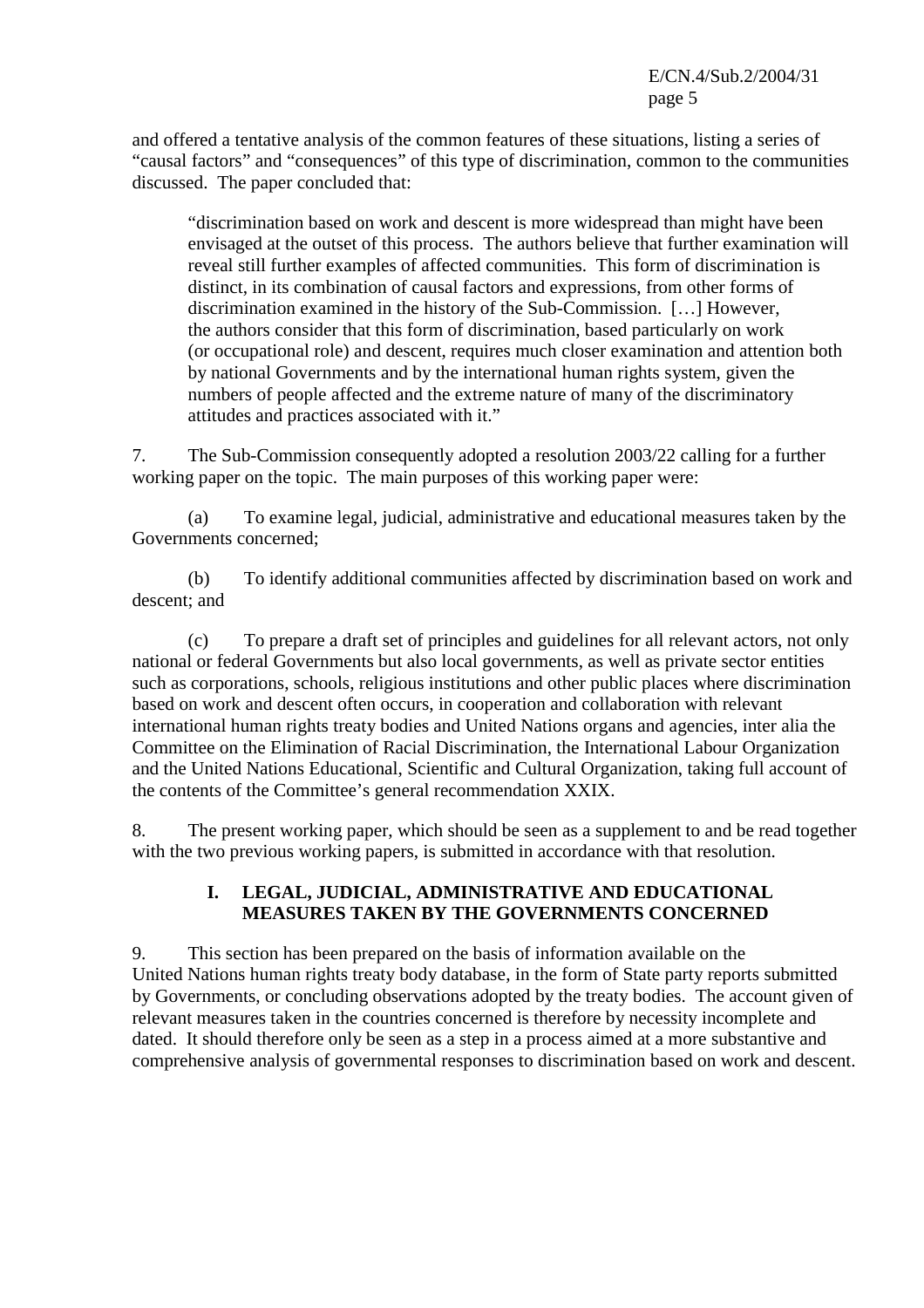## **A. Bangladesh**

10. Article 28 of the Constitution provides that "the State shall not discriminate against any citizen solely on grounds of religion, race, caste, sex or place of birth" and that "no citizen shall solely on grounds of religion, race, caste, sex or place of birth be subjected to any disability, liability, restriction or condition with regard to access to any place of public entertainment or resort or admission to any educational institution" (CRC/C/3/Add.38, para. 49). This protection against discrimination is enforceable by the High Court Division of the Supreme Court (CERD/C/379/Add.1, para. 17).

11. Given that the term "descent" does not refer solely to race or ethnic or national origin, and that the situation with respect to castes falls within the scope of the International Convention on the Elimination of All Forms of Racial Discrimination, the Committee on the Elimination of Racial Discrimination has recommended that the State party provide information about the enjoyment of rights by all groups, including castes.

#### **B. Burkina Faso**

12. Article 1, paragraph 3, of the Constitution prohibits discrimination of "any kind, particularly based on race, ethnicity, region, colour, sex, language, religion, caste, political opinion, wealth and birth" (CERD/C/279/Add.2, para. 8). This prohibition has been noted "with appreciation" by the Committee on the Elimination of Racial Discrimination, which requested, however, that the State party provide information "on the composition of the population and on the representation of ethnic groups at various levels of public life, as well as on their enjoyment of economic, social and cultural rights" (CERD/C/304/Add.41, para. 14). Article 19, paragraph 2, of the Constitution furthermore guarantees the equal right to work for all and prohibits discrimination based, inter alia, on social origin and ethnicity in employment and remuneration. In terms of administrative measures, a national committee "to combat discrimination in all its forms" was set up in 1993 (CERD/C/SR.1236, para. 12), and, in 1995, the office of Mediator of Burkina Faso was created with the task to consider, "without distinction or discrimination, … complaints from public officials of the State who feel arbitrarily penalized by an act of the Administration" (CERD/C/279/Add.2, para. 23).

## **C. India**

13. Article 14 of the Constitution provides that the State shall not deny to any person equality before the law or the equal protection of the laws within the territory of India. According to article 15, paragraph 1, the State shall not discriminate against any citizen on grounds only of religion, race, caste, sex, place of birth or any of them. Further, under article 15, paragraph 2 (a) and (b), no citizen shall, on grounds only of religion, race, caste, sex, place of birth or any of them, be subject to any disability, liability, restriction or condition with regard to access to shops, public restaurants, hotels and places of public entertainment; or to the use of wells, tanks, bathing ghats, roads and places of public resort maintained wholly or partly out of State funds or dedicated to the use of the general public. However, this article shall not "prevent the State from making any special provision for the advancement of any socially and educationally backward classes of citizens or for the Scheduled Castes and the Scheduled Tribes" (art. 15, para. 4). Finally, "untouchability" "and its practice in any form" is forbidden under article 17 and shall be an offence punishable by law. Other caste-related provisions are: articles 16 (equality of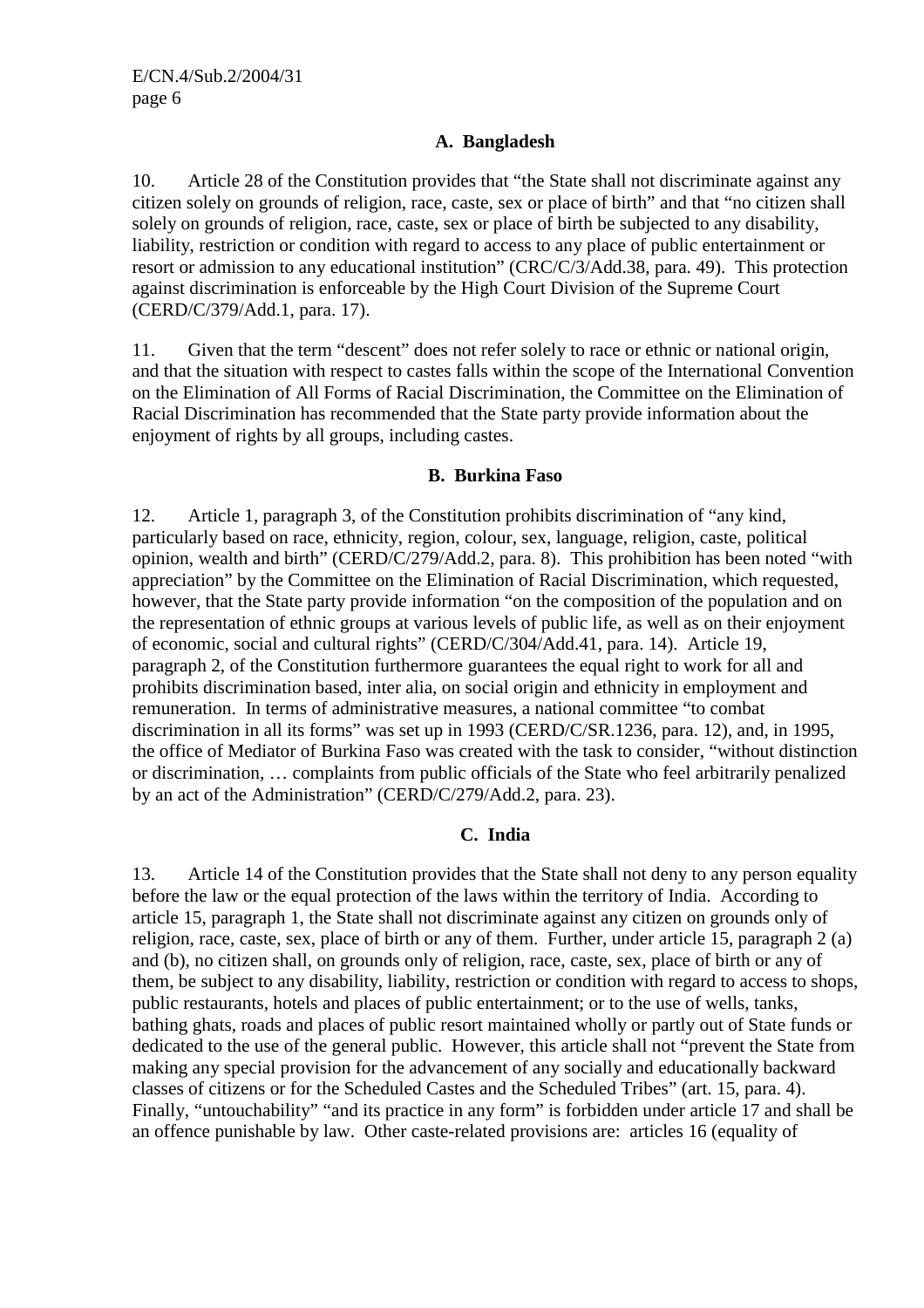opportunity in matters of employment), 23 (prohibition of trafficking in human beings and forced labour), 29, paragraph 2 (admission to state educational institutions), 325 (elections), 330 (reservation of seats in the House of the People), 338 (National Commission for Scheduled Castes and Scheduled Tribes) and 341 (Scheduled Castes).

14. The following ordinary laws have also been adopted to deal with problems related to castes or other socially disadvantaged groups: the Protection of Civil Rights (Anti-Untouchability) Act 1955, the Bonded Labour (Abolition) Act 1976, the Scheduled Caste and Scheduled Tribes (Prevention of Atrocities) Act 1989, the Employment of Manual Scavengers and Construction of Dry Latrines (Prohibition) Act 1993, and land reform laws (see E/CN.4/Sub.2/2001/16, para. 22).

15. The Government has, inter alia, created a National Commission for Minorities, a National Commission for Scheduled Castes and Scheduled Tribes and a National Commission for Human Rights. The National Commission for Scheduled Castes and Scheduled Tribes "has the powers of a civil court in investigating violations of rights guaranteed to Scheduled Castes and Tribes"; its functions include "regular monitoring of (a) the constitutional and legislative safeguards and provisions for ensuring exercise of basic human rights by Scheduled Castes and Tribes; (b) developmental measures undertaken by Government; (c) investigating allegations of human rights violations both *suo moto* or brought to its attention by individuals, etc.; (d) making recommendations for improvements both in institutional mechanisms and implementation" (CCPR/C/76/Add.6, para. 22). Special measures have also been taken "to create an effective environment for the exercise of human rights by certain vulnerable sectors of society"; such measures include "reservation of seats in the public services, administration, Parliament (Lower House) and State legislatures, and setting up of advisory councils and separate departments for the welfare of such socially and economically vulnerable groups" (ibid., para. 16).

16. The Committee on the Rights of the Child considered that "insufficient efforts have been made to implement legislation and decisions of the courts and the commissions", such as the National Human Rights Commission and the Scheduled Castes and Scheduled Tribes Commission, recommending that the State party take "all necessary measures, including the allocation of the required resources" to ensure effective implementation of laws; it further recommended that "adequate resources" be granted, and "all other necessary steps" be taken to strengthen the capacity and effectiveness of the aforementioned institutions (CRC/C/15/Add.115, paras. 12-13). The Committee has further expressed concern "at the absence of an effective mechanism to collect and analyse disaggregated data of all persons under 18 years for all areas covered by the Convention [on the Rights of the Child], including the most vulnerable groups", such as children belonging to different castes and tribal groups (ibid., para. 16).

17. The Human Rights Committee noted with concern that, despite measures taken, members of scheduled castes and scheduled tribes "continue to endure severe social discrimination and to suffer disproportionately from many violations of their rights under the Covenant, inter alia, inter-caste violence, bonded labour and discrimination of all kinds"; it recommended that "further measures be adopted, including education programmes at national and state levels, to combat all forms of discrimination against these vulnerable groups" (CCPR/C/79/Add.81, para. 15). Finally, the Committee has expressed concern at the extent of bonded labour and at the fact that this practice is "far higher" than indicated by the Government in its report; the measures adopted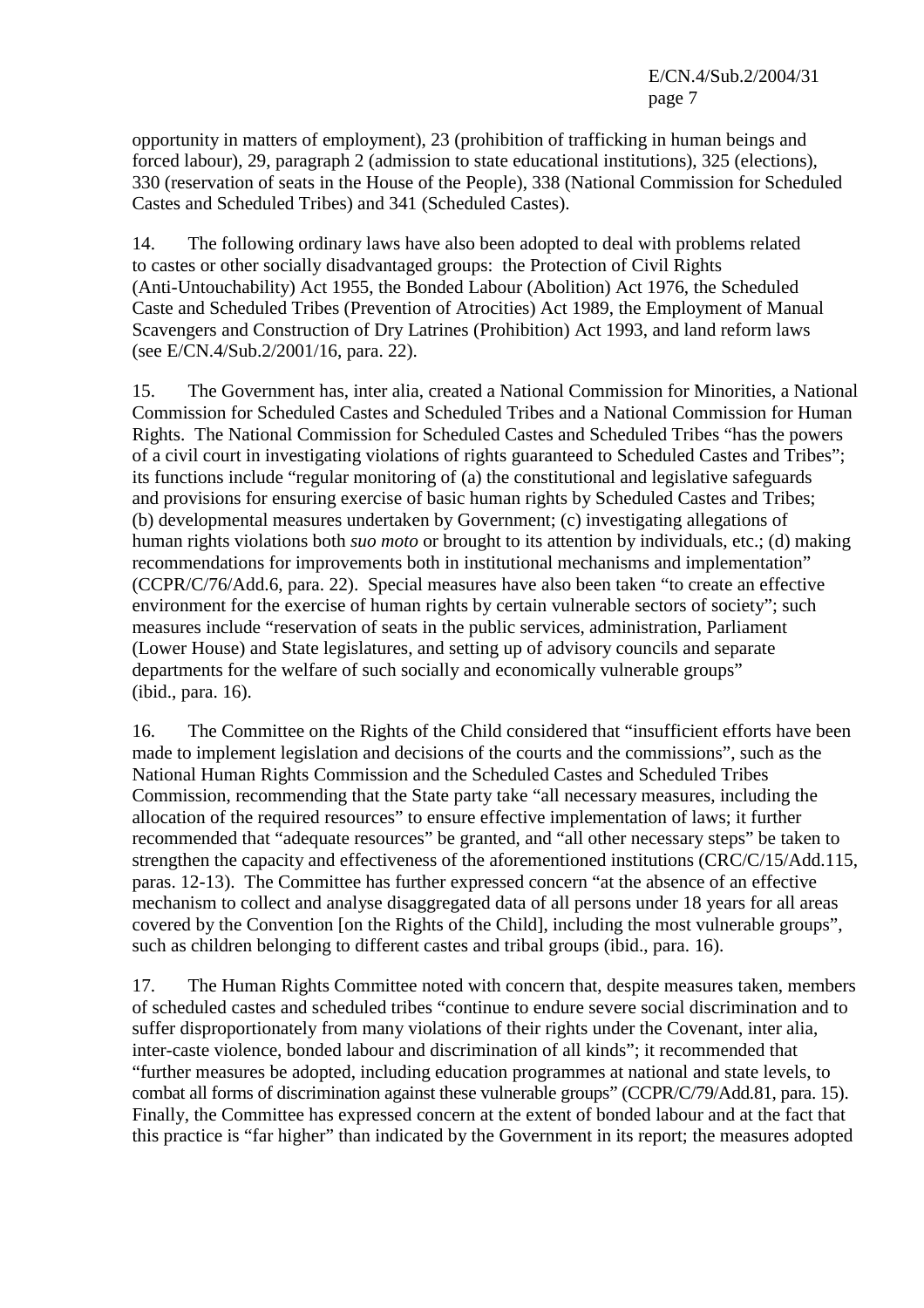did not "appear to be effective in achieving real progress in the release and rehabilitation of bonded labourers" and the Government was recommended urgently to undertake a thorough study to identify the extent of bonded labour and to take more effective measures to eradicate this practice (ibid., para. 29).

18. For the Committee on the Elimination of Racial Discrimination a subject of concern was "[t]he absence of information on the functions, powers and activities of the National Commission on Scheduled Castes and Scheduled Tribes and of the National Commission on Minorities", which made it "impossible to assess whether these Commissions have a positive impact upon the enjoyment of human rights and fundamental freedoms by members of the groups in question"; another matter of concern was the "numerous reports" of acts of discrimination based inter alia on descent and which, allegedly, had not yet been brought before the courts and this led the Committee "to wonder whether individuals are sufficiently informed about their rights" (CERD/C/304/Add.13, paras. 17-18).

#### **D. Japan**

19. Article 14, paragraph 1, of the Constitution provides that "all of the people are equal under the law and [that] there shall be no discrimination in political, economic or social relations because of race, creed, sex, social status or family origin" (CERD/C/350/Add.2, para. 3). With regard to the "*Dowa* problem" or the Buraku community, the Government has submitted that it has promoted various measures which have resulted in "large improvements" in the physical living environment, although psychological discrimination "deeply persists". In 1996, prior to the expiry in 1997 of the Special Fiscal Measures of the Government for Regional Improvement Projects, the Cabinet Council took a decision on measures aimed at solving the "*Dowa* problem". These measures included temporary legislative measures to ensure the smooth transition from special fiscal measures to general ones, improved counselling services on human rights aimed at the promotion of education and the elimination of "psychological discrimination" and, finally, steps to establish self-administration to improve the self-reliance of *Dowa* district residents (CCPR/C/115/Add.3, paras. 203-207).

20. The Committee on the Rights of the Child has expressed concern that "societal discrimination persists" in Japan against Buraku children, among others, recommending that the State party undertake "all necessary proactive measures", including public education and awareness campaigns, to combat this discrimination (CRC/C/15/Add.231, paras. 24-25). The Committee on Economic, Social and Cultural Rights has also been concerned about persisting de jure and de facto discrimination against minority groups, including the Buraku communities, especially in the fields of employment, housing and education (E/C.12/1/Add.67, para. 13). The Committee on the Elimination of Racial Discrimination has recommended that Japan provide "full details" on the composition of its population and information on economic and social indicators reflecting the situation of all minorities, including Buraku communities, and ensure the protection against discrimination in the enjoyment of rights of all groups, including Buraku people (A/56/18, paras. 165-166).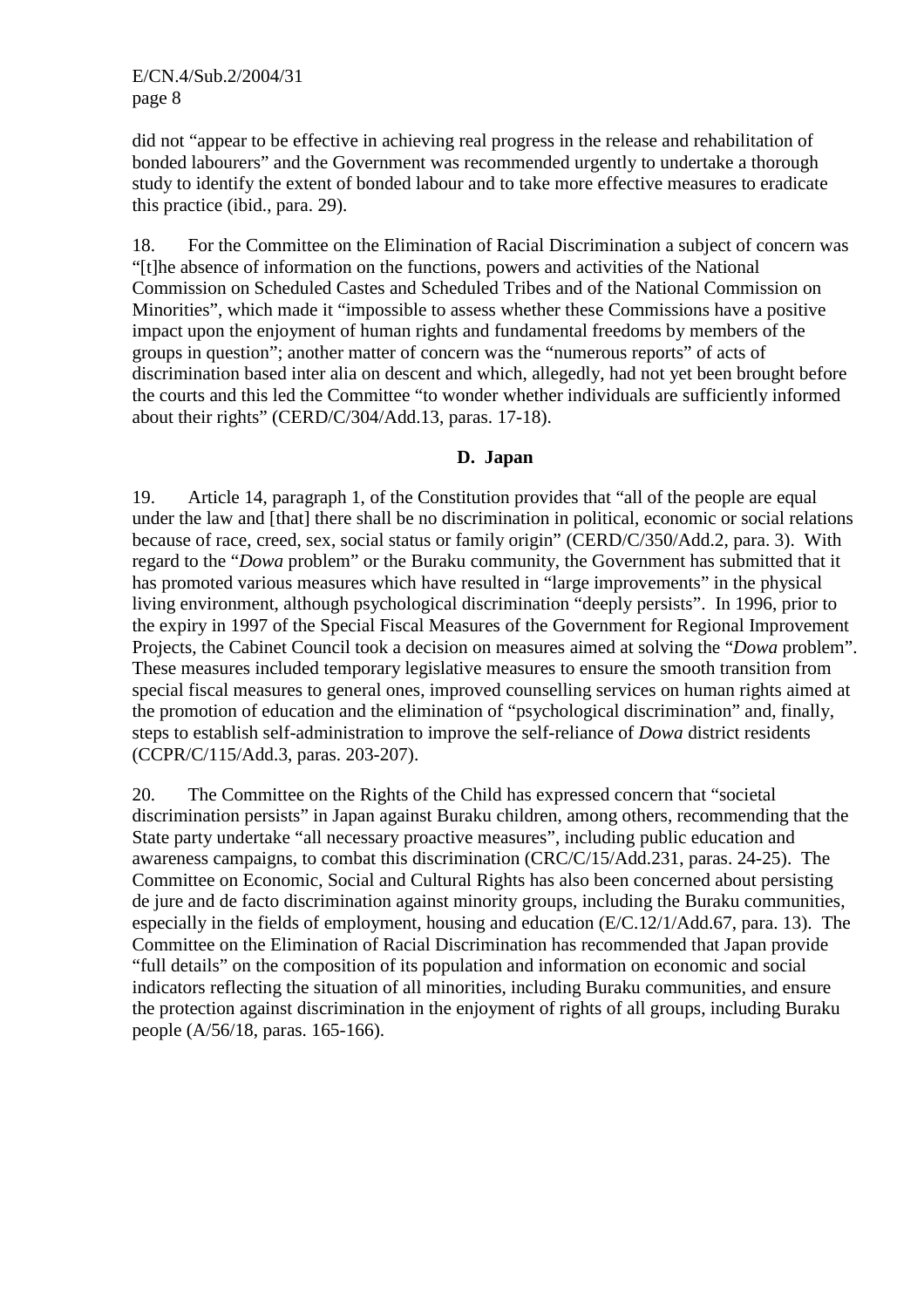#### **E. Kenya**

21. Section 70 of the Constitution guarantees fundamental rights and freedoms to every person in the country "irrespective of race, religion, sex, tribe, place of origin, political opinion, residence or any other local connection, colour, creed or sex". Discrimination is prohibited under section 82 of the Constitution, which states that no law shall provide for discriminatory practices; "discriminatory" in this context means "treating persons differently on the basis of their race, tribe, place of origin, residence or other local connection, political opinions, colour or creed" (CRC/C/3/Add.62, paras. 101-102).

#### **F. Mali**

22. According to article 2 of the Constitution, cited in its fourteenth periodic report, "all Malians are born free and equal in terms of rights and duties. All discrimination on grounds of social origin, colour, language, race, sex, religion and political opinion shall be prohibited". Article 58 of the Penal Code provides, furthermore, that "[a]ny statement or deed which establishes or gives rise to racial or ethnic discrimination … shall be punishable by a prison sentence of between 1 and 5 years or optionally prohibition of residence of between 5 and 10 years" (CERD/C/407/Add.2, paras. 31-32). In the same report, the Government submitted that the *sinangouya* is "one of the leading features of Malian culture and one of the foundations of national unity"; by resorting to everyday jokes, the various ethnic groups, races or communities "manage to overcome social prejudices and foster understanding, tolerance and friendship"(para. 156).

23. In the light of this practice, the Committee on the Elimination of Racial Discrimination has expressed the wish "to receive information on the approach the State party intends to take regarding the persistence of the consequences of a traditional caste system that could give rise to descent-based discrimination" (A/57/18, para. 406). The Human Rights Committee has recommended that Mali "conduct a careful study of the relations between the descendants of slaves and the descendants of slave-owners in the north of the country, with a view to determining whether slavery-like practices and hereditary servitude still continue and, if so, to inform the Committee of measures taken in response" (CCPR/CO/77/MLI, para. 16).

## **G. Micronesia (Federated States of)**

24. According to article IV, section 4, of the Constitution, "[e]qual protection of the laws may not be denied or impaired on account of sex, race, ancestry, national origin, language or social status". 1 FSMC, paragraph 107, Bill of Rights, appears more restrictive and provides that no law shall be enacted "which discriminates against any person on account of race, sex, language or religion" (CRC/C/28/Add.5, paras. 56 and 57). The Government has submitted that the people of the State of Yap are divided into a higher and a lower caste, and that those in the lower caste have "fewer traditional privileges and sometimes more obligations"; the Government respects the existence of the caste system and, in the State of Yap itself, it is accepted as "an integral part of social and political life" (CRC/C/SR.440, para. 82). The Committee on the Rights of the Child has expressed concern at this caste system and has encouraged the State party to send additional information thereon (CRC/C/15/Add.86), paras. 15 and 32.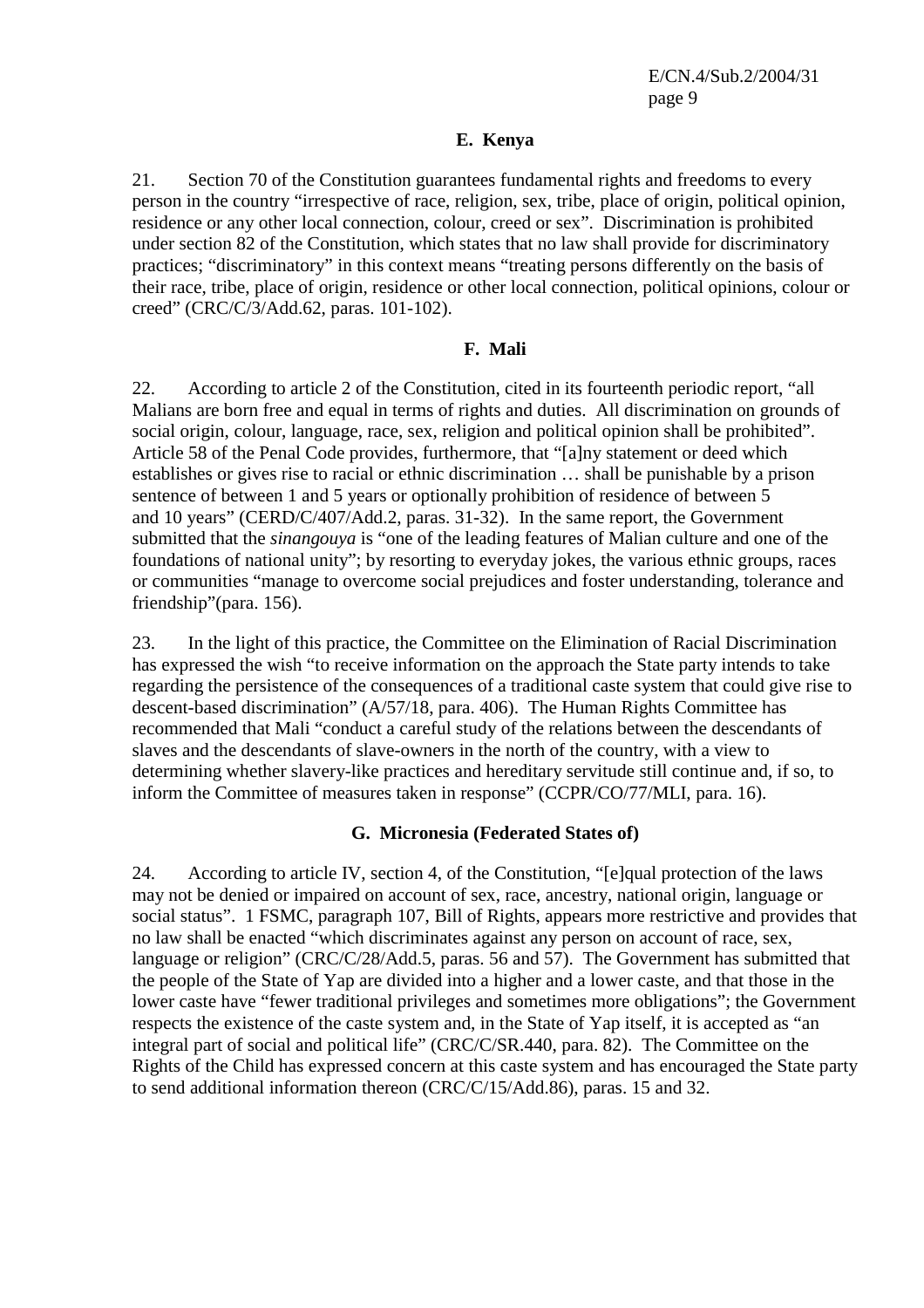## **H. Nepal**

25. Article 11, paragraph 1, of the Constitution guarantees the right to equality before the law, while paragraph 2 specifies that "[n]o discrimination shall be made against any citizen in the application of general laws on grounds of religion, race, caste, tribe or ideological conviction or any other ground". According to paragraph 3, the "State shall not discriminate among citizens on grounds of religion, race, caste, tribe or ideological conviction or any other ground", although "special provisions may be made by laws for the protection and advancement of the interests of women, children, the aged or those who are physically or mentally incapacitated or those who belong to a class which is economically, socially or educationally backward". Finally, paragraph of the Constitution provides that "[n]o person shall, on the basis of caste, be discriminated against as untouchable, be denied access to any public place, or be deprived of the use of public utilities. Any contravention of this provision shall be punishable by law".

26. Among other relevant laws are: the Civil Liberties Act 1954, which, inter alia, guarantees the right to equality and equal protection of the law in recruitments in the civil service, and prohibits any restrictions against any citizen on the basis of religion, race, sex, caste or any other ground; the Legal Aid Act 1998, which aims at improving access to justice of the economically underprivileged and other disadvantaged groups like Dalit and ethnic groups; and the Local Self-Governance Act 1999, the purpose of which is to enforce the constitutional equality provisions by seeking to institutionalize the process of development through representation of ethnic communities, indigenous groups and down-trodden people in the local bodies.

27. The Government has taken various special long- and short-term measures to develop socio-economic conditions and to mainstream the Dalits and nationalities in Nepal. However, in its sixteenth periodic report to the Committee on the Elimination of Racial Discrimination, it acknowledged that discrimination persists nonetheless and that "[c]asteism is a major problem that still makes the Dalits vulnerable to attitudinal discrimination in society".**<sup>1</sup>** At the institutional level, the Government has created a National Dalit Commission, although this Commission "lacks a statutory basis until the Parliament is restored and the necessary Act is adopted", an aspect about which the Committee on the Elimination of Racial Discrimination has expressed concern (CERD/C/64/CO/5, para. 11). Furthermore, the Government submitted in the above-mentioned periodic report that it has, inter alia, established a National Committee for the Upliftment of the Depressed, Oppressed and Dalit Community under the Ministry of Local Development, which is working for the development of the Dalits (para. 77).

28. In its concluding observations on that report, while noting "with satisfaction" the various steps taken by the Government to promote human rights and combat discrimination, the Committee on the Elimination of Racial Discrimination has been concerned "at information on the existence of segregated residential areas for Dalits, social exclusion of inter-caste couples, restriction to certain types of employment, and denial of access to public spaces, places of worship and public sources of food and water, as well as at allegations that public funds were used for the construction of separate water taps for Dalits". It has also expressed concern over "the allegations of ill-treatment and ineffective protection of and discrimination against Dalits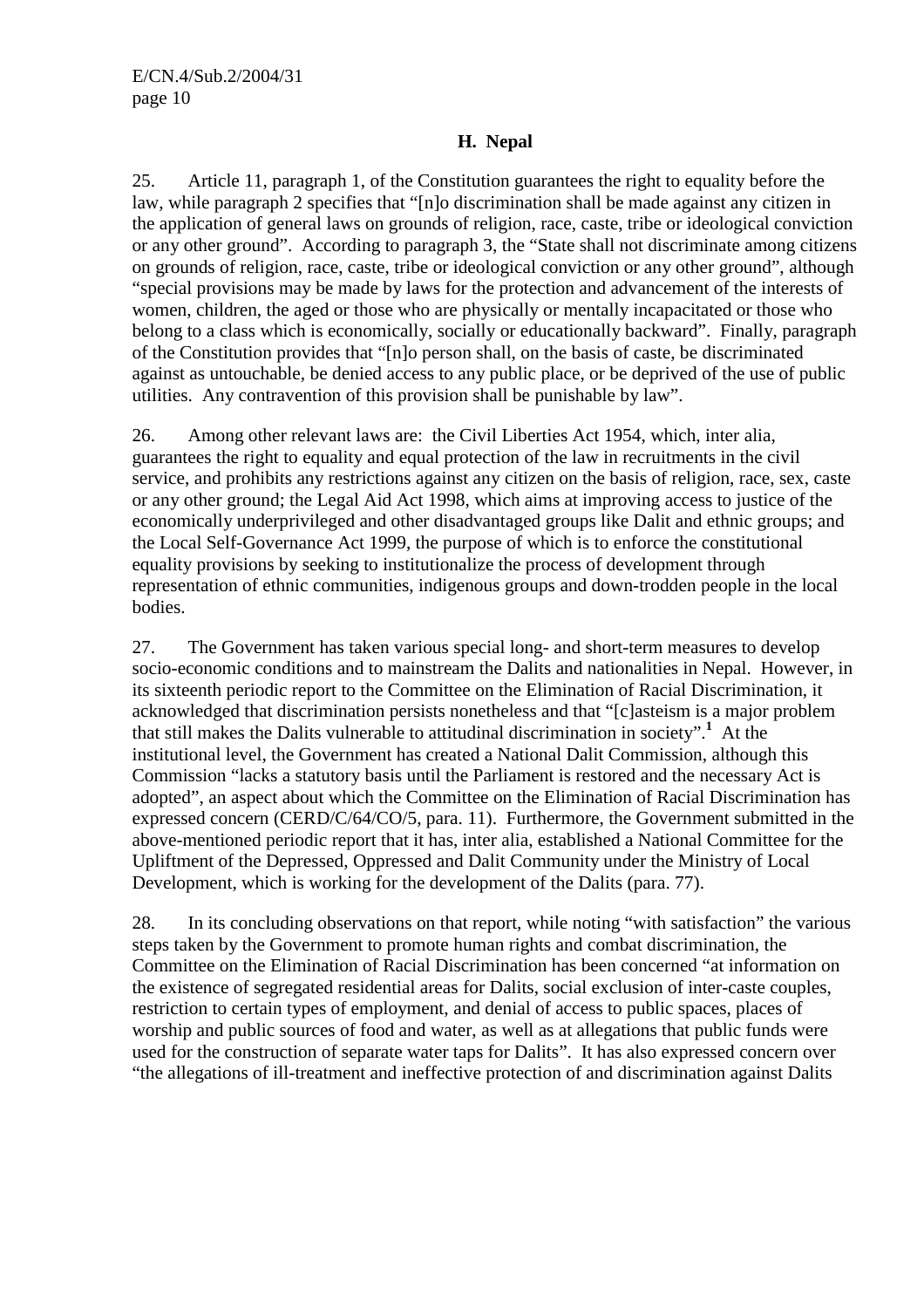E/CN.4/Sub.2/2004/31 page 11

and other vulnerable groups in society, by law enforcement officials, especially the police". With regard to agricultural bonded labour, known as *Kamaiya*, abolished in 2000, the Committee has expressed concern that the emancipated Kamaiyas are still "facing many problems, including lack of housing, land, work, and education for their children" and it therefore recommended that the State party ensure effective enforcement of the Bonded Labour Prohibition Act 2002 (CERD/C/64/CO/5).

#### **I. Pakistan**

29. In its fourteenth periodic report, the Government has submitted that the Constitution "obligates the State to discourage parochial, racial, tribal, sectarian and provincial prejudices" and that it moreover "guarantees fundamental rights to each citizen irrespective of his/her race, religion, caste, sex, residence or place of birth" (CERD/C/299/Add.6, para. 7). According to this submission, the reference to "caste" was included in the Constitution for purposes of guaranteeing equal treatment to members of the Hindu community (CERD/C/SR.1199, para. 21). The Committee on the Elimination of Racial Discrimination has welcomed this provision, albeit recommending that the State party bring its legislation into line with the wider definition of discrimination contained in article 1, paragraph 1, of the Convention (CERD/C/304/Add.25, paras. 13 and 22). Following the adoption of the Bonded Labour (Abolition) Act 1992, the Government constituted vigilance committees at the district level consisting of representatives of the police, the judiciary, the Bar, municipal authorities and representatives of trade unions and employers' associations. A "Fund for the education of working children and rehabilitation of freed bonded labourers" has also been created (CRC/C/65/Add.21).

#### **J. Senegal**

30. According to article 5 of the Constitution, "any act of racial, ethnic or religious discrimination and any regionalist propaganda prejudicial to the internal security of the State or to the integrity of the territory of the Republic" shall be punishable by law. The Government has submitted that there is "no caste of 'untouchables'" in Senegal, although in certain remote communities a caste system based on the division of labour exists; "a concerted effort" was being undertaken to abolish the system (CERD/C/SR.1528, para. 17). The Committee on the Elimination of Racial Discrimination has noted "with concern the continuing legacy in Senegal of aspects of a caste-based system, despite its having been banned by law" (A/57/18, para. 445).

#### **K. Sri Lanka**

31. Article 12 of the Constitution provides that all persons are equal before the law and entitled to equal protection under the law. According to paragraph 2, "no citizen shall be discriminated against on grounds of race, religion, language, caste, sex, political opinion, place of birth or any such grounds", while paragraph 3 stipulates that "no person shall, on the grounds of race, religion, language, caste, sex or any one of such grounds, be subject to any disability, liability, restriction or condition with regard to access to shops, public restaurants, hotels, places of public entertainment and places of worship of his own religion". Although the right to work enjoys no constitutional protection, the Supreme Court has "upheld the principle of equality of opportunity of advancement in the Public Service irrespective of race, caste, religion, etc.".**<sup>2</sup>**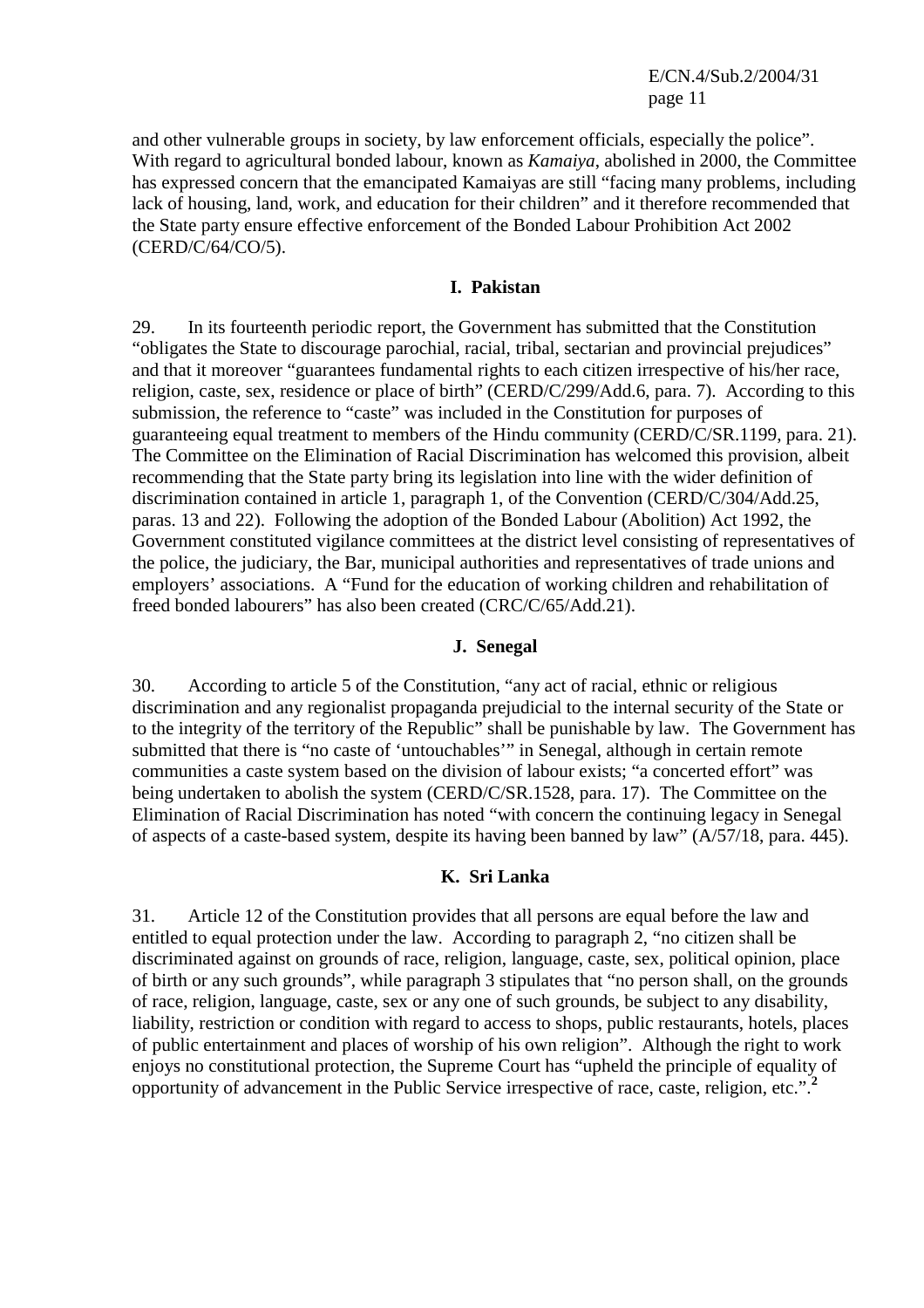## **L. Yemen**

32. Article 41 of the Constitution guarantees that "[a]ll citizens are equal in regard to their public rights and duties". According to article 5 of the Code of Criminal Procedure, "[c]itizens are equal before the law and an individual may not be punished or harmed on grounds of nationality, race, origin, language, belief, occupation, standard of education or social status" (CCPR/C/YEM/2001/3, para. 9). With regard to the "Akhdam" children, it has been submitted on behalf of the Government that they belong to "a social category of so-called 'servants' whose status was comparable to that of the Roma in Europe. In fact, nothing prevented that category of children from attending school, but their parents preferred to steer them towards begging".**<sup>3</sup>**

33. The Committee on Economic, Social and Cultural Rights has expressed concern about the persistence of de facto discrimination of some vulnerable groups, "commonly referred to as *Akhdam, Ahjur* or *Zubud*", and has urged the Government "to undertake effective measures, such as awareness-raising campaigns and educational programmes, to combat [this] de facto discrimination" (E/C.12/1/Add.92, paras. 8 and 27). The Committee on the Rights of the Child has expressed concern at "the insufficient measures and programmes for the protection of the rights of the most vulnerable children, in particular […] *akhdam* children and children who are forced to live and/or work in the streets, including child beggars". It encouraged the Government to identify appropriate disaggregated indicators so as to enable it to pay particular attention to all groups of children, including the most vulnerable ones such as *akhdam* children. It further recommended that the State party undertake "all appropriate measures" to ensure that budgetary allocation is provided to services for children, particularly in the areas of education and health, and that priority attention is paid to the protection of the rights of children belonging to the most disadvantaged groups, including *akhdam* children and children who are forced to live and/or work in the streets.

## **II. ADDITIONAL COMMUNITIES AFFECTED BY DISCRIMINATION BASED ON WORK AND DESCENT**

## **A. Diaspora communities**

34. In the expanded working paper submitted to the fifty-fifth session of the Sub-Commission, the authors noted that:

"The sources presently available to the authors do indicate the persistence of discrimination based on work and descent in at least some South Asian, West African, Somali and Japanese diaspora communities. To the extent that that is the case, a number of additional Governments, other than those of the regions and countries mentioned in this expanded working paper or in the original working paper, may have responsibilities to address the issue of discrimination based on work and descent. This issue requires further research."

The authors here seek to advance the discussion of this aspect of the issue.

35. Discrimination on the basis of work and descent continues, to a greater or lesser extent, to affect diaspora communities whose original cultures and traditions include aspects of inherited social exclusion. For example, the caste system has migrated with the South Asian diaspora and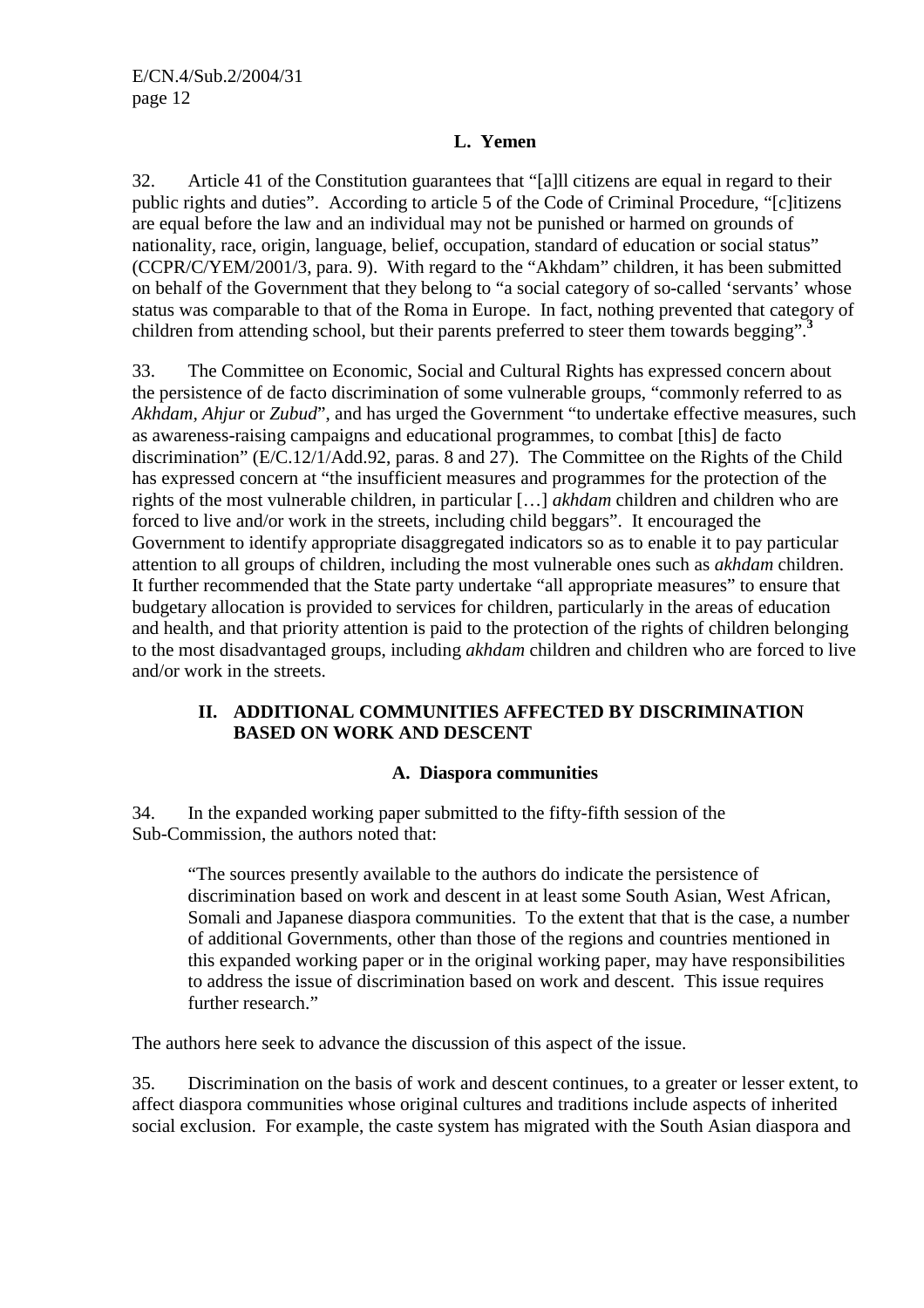E/CN.4/Sub.2/2004/31 page 13

is observed, to varying degrees, in the diaspora communities in East and South Africa, Mauritius, Fiji, Suriname, the Middle East (for example in Bahrain, Kuwait and the United Arab Emirates), Malaysia, the Caribbean, the United Kingdom of Great Britain and Northern Ireland, North America, and other countries and regions. Some reports indicate ongoing discrimination against Midgan-Madibhan in the Somali diaspora, and in certain West African diaspora communities. However, relevant information in this area is very limited and further study is still required.

36. The main focus in this section of the current working paper is on the South Asian diaspora in the United States of America and the United Kingdom of Great Britain and Northern Ireland. Experiences of other communities and in other countries have been referred to where information was available to the authors.

#### **South Asian diaspora**

#### *Intermarriage*

37. The area where discrimination is most common among members of the South Asian diaspora is the social prohibition against intermarriage between castes. Although this is less prevalent than in (rural) India, and the prohibition is weakening among second and third generation members of the South Asian diaspora, matrimonial advertisements (especially in media organs specifically serving the South Asian diaspora, such as *India Abroad*, *The Asian Reporter*, etc.) still show a preference for marriage within one's own caste. Many of the dating/matrimonial web sites catering to South Asian communities in the United States of America and the United Kingdom (such as www.indiandating.com, www.indianmarriages.com, www.indianmatches.com, www.shaadi.com, and www.kaakateeya.com) also demonstrate this, as there is generally a section for caste in the profile. Many contributors do list their caste, although a few do not.

38. In an interview broadcast on *BBC Radio 4* in April 2003 entitled "The Caste Divide", Parar Bagawar, proprietor of the Suman Marriage Bureau, one of the oldest and largest "Asian" matrimonial agencies in the United Kingdom, confirmed that "people are still mentioning the issue of caste and bringing it up when it comes to marriage". He said that "people don't want to marry into a lower caste". He also indicated that many lower-caste members would prefer to marry someone from the same background, for fear of being victimized. The strongest stigma is against intermarriage with members of the former "untouchable" community. As a result, some people change their names to disguise their backgrounds. According to Parar Bagawar, people sometimes investigate through marriage agencies the origins of persons claiming high-caste status.

39. Some community leaders consider that for many in the South Asian diaspora in the United States of America, it is easier to marry outside one's race than outside one's caste. An online article by Anamika Arora, "Selfless Service Aims to Bring Solidarity and Awareness at the Shri Guru Ravidas Sabha of New York",**<sup>4</sup>** indicates that caste is also very influential in Sikh marriages in the United States. Some religious leaders in the Tamil community in New York indicate that preference is still given to marrying within one's caste.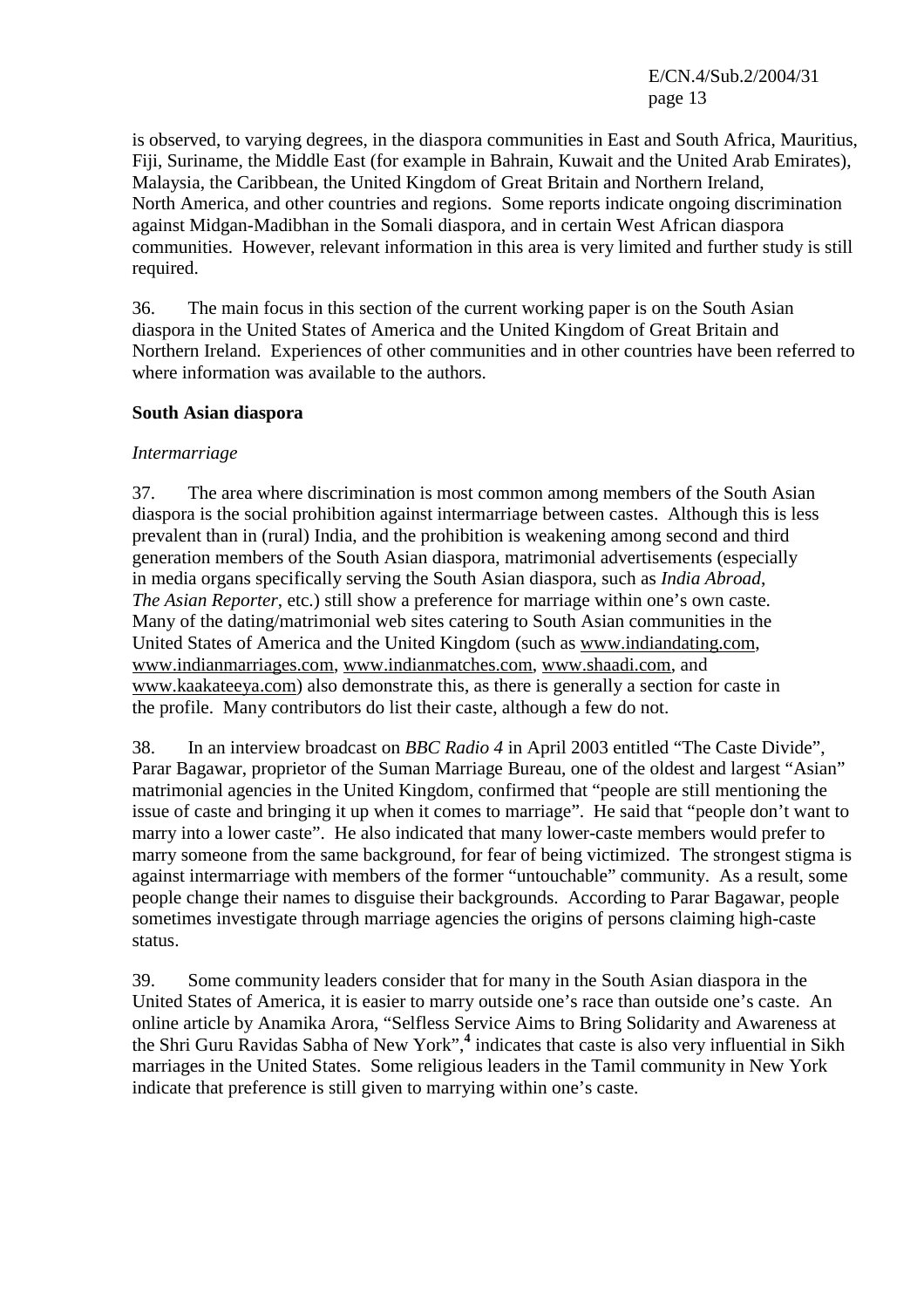40. In the South Asian diaspora in Canada, most marriages are said to take place within caste groups. It is reported that when inter-caste marriages do take place, families of the upper-caste bride or groom will often boycott the wedding ceremony.

41. According to an article published in the newspaper *The Star* in Kuala Lumpur in 1997,**<sup>5</sup>** caste awareness and associated preferences are also reflected in matrimonial advertisements placed in media organs in Malaysia by members of the minority Indian community, and marriage brokers may be expected to take caste into account when finding suitable matches. One researcher observed that:

"Caste has, indeed, such a strong hold in marriage matters that inter-caste marriages between different categories of higher-caste status sometimes do not take place with parents' approval, much less between higher- and lower-caste members. Abolition of caste discrimination in this area remains a distant dream."**<sup>6</sup>**

## *Commensality*

42. Social avoidance of commensality (the act or practice of eating/drinking together) is also demonstrated among members of the South Asian diaspora, although to a much lesser degree than in South Asia itself. For example, it is reported that at a factory in Wolverhampton in the United Kingdom, upper-caste Jat women refused to take water from the same tap as lower-caste people. Another reported example took place during an inter-temple sport tournament where the majority Jats refused to eat the sanctified food (*Langar*) as it was made by the lower-caste Chamaars.**<sup>7</sup>**

43. In the United States, it has been reported that social functions among the Tamil community of New York are dominated by upper-caste traditions and the different caste members eat separately. In general, lower castes will often avoid social interaction with upper castes or some will hide their caste if they do socially interact.

44. In Malaysia, this is seen within rather than outside the home. Some families, for example, refuse to dine with or accept food and drinks from people they suspect of being lower caste.

45. From Trinidad, there are some reports of restricted commensality, for example with Trinidadian Brahmin priests at rituals. In Guyana there are examples of upper castes not wanting to eat at the homes of lower-caste members.**<sup>8</sup>**

# *Places of worship*

46. Caste divisions appear to continue to affect access to and the organization of places of worship in the South Asian diaspora. For example, among Indian Christians in the diaspora, denomination is often associated with caste identity. Caste divisions are reported to have led to splits in church congregations. In 1981, there was a split in the Tamil Church in New York that led to the formation of a new Dalit Tamil Church in Elmhurst, New York.

47. Despite the ideology of Sikhism, which aims at transcending caste distinctions, such distinctions remain present in practice in the diaspora. In the United States and in Canada, in Vancouver in particular, Ramdasi and Ravidasi Sikhs are not completely accepted by Jat and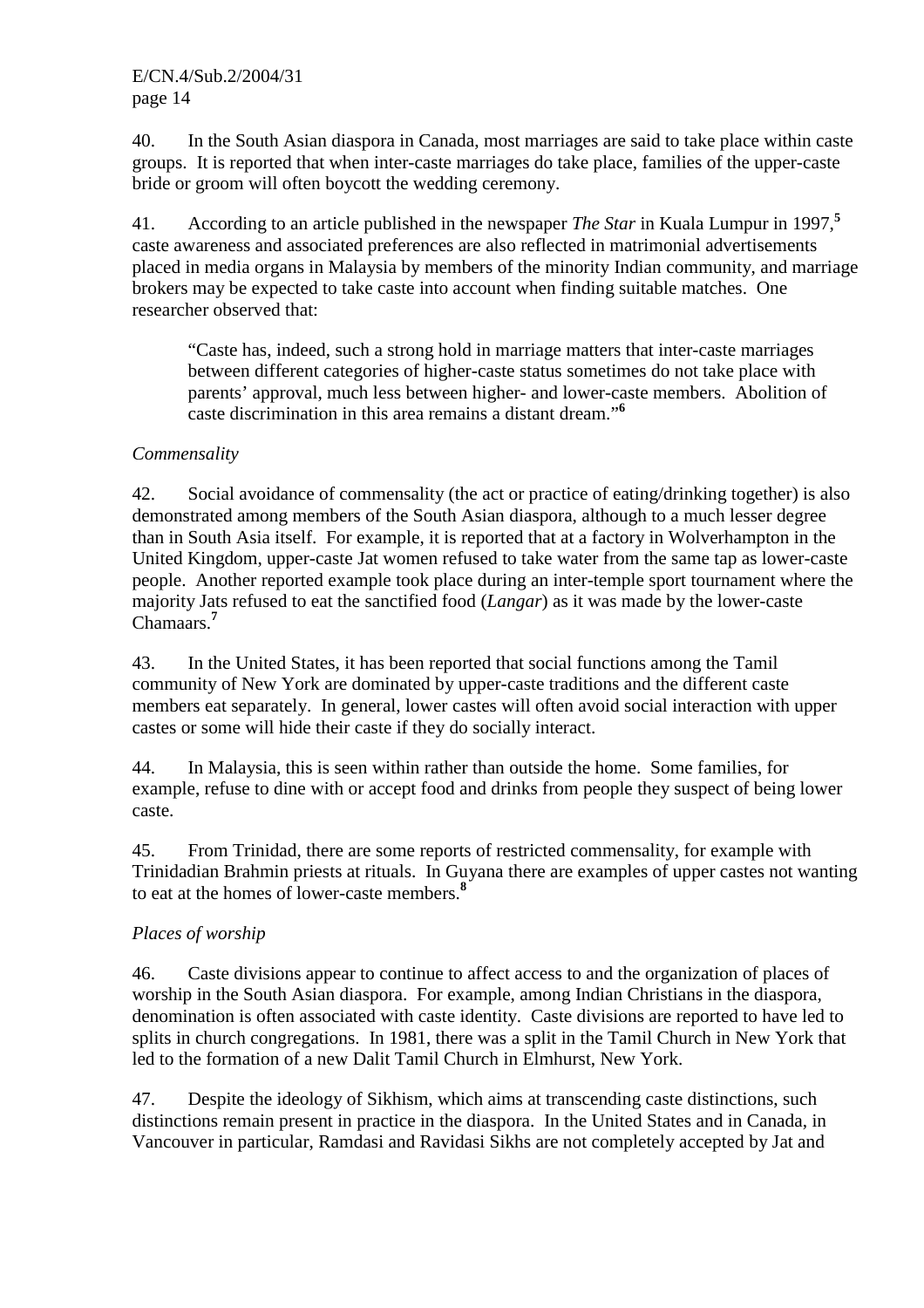E/CN.4/Sub.2/2004/31 page 15

Katri Sikhs, and so *gurdwaras* (Sikh houses of worship) are segregated in terms of caste. Similarly, as pointed out by Anamika Arora (see above), the Shri Guru Ravidas Sabha of Queens, New York, is a *gurdwara* mainly for lower-caste Sikhs, and upper-caste Sikhs would not feel appropriate worshipping there. This is also observed in the United Kingdom, for example with the Guru Ravidass *gurdwara* in Bedford.**<sup>9</sup>**

48. Leadership roles at the Hindu Temple in Flushing, Queens, New York, are also said to reflect traditional caste hierarchies. In the United Kingdom, due to caste prejudices, many lower-caste members have also formed their own separate organizations and temples. An example of this is the Central Valmik Sabha and Valmiki temples.<sup>10</sup> Some, such as Suresh Grover of the National Civil Rights Movement in the United Kingdom, feel the proliferation of places of worship on caste lines is creating profound divisions.

## *Employment*

49. Caste discrimination has also been alleged in the area of employment in both the United Kingdom and United States. For example, Pinaki Mazumder, a professor of engineering at the University of Michigan, has filed an unprecedented federal civil rights lawsuit, claiming discrimination based on caste and national origin. He claims that discrimination by an Indian administrator of a higher caste in the engineering department affected his performance reviews and pay raises. The lawsuit also alleges that the university did nothing to stop the bias, trivialized his concerns, and retaliated against him when he complained.**<sup>11</sup>**

50. Other incidents of caste discrimination in the area of employment are alleged, but they rarely have led to a formal complaint or legal action.

51. In Mauritius, a highly qualified woman from the South Asian community stated that she would never get a high position in the State bureaucracy because she was a Brahmin.**<sup>12</sup>**

## *Politics*

52. In the United Kingdom, caste is alleged to have played a discriminatory role in politics. For example, Ram Lakha, a Labour councillor, alleges that there was much resentment when his name was put forward by members of the Labour Party in 1989 and upper-caste members waged a campaign to remove him as he was lower caste.**<sup>13</sup>**

53. Some in the United Kingdom feel that leaders of the Asian community are promoting racial equality but not doing enough to promote equality within the Asian community. An example has been given of a local upper-caste councillor in Coventry who authored a booklet promoting the caste system and its practices. In 1995, Prashotam Lal Joshi prepared a booklet entitled *A guide to minority ethnic customs, religions and aiming systems in Coventry* which stated "Caste is inherited by birth and one cannot change or leave one's caste. Hindus in Britain may wish to observe the caste system and wish to avoid dining and intermarriage with members of other castes." The draft booklet was withheld and an apology was issued by the Council; however, no disciplinary action was taken (Naresh Puri, *The Caste Divide*).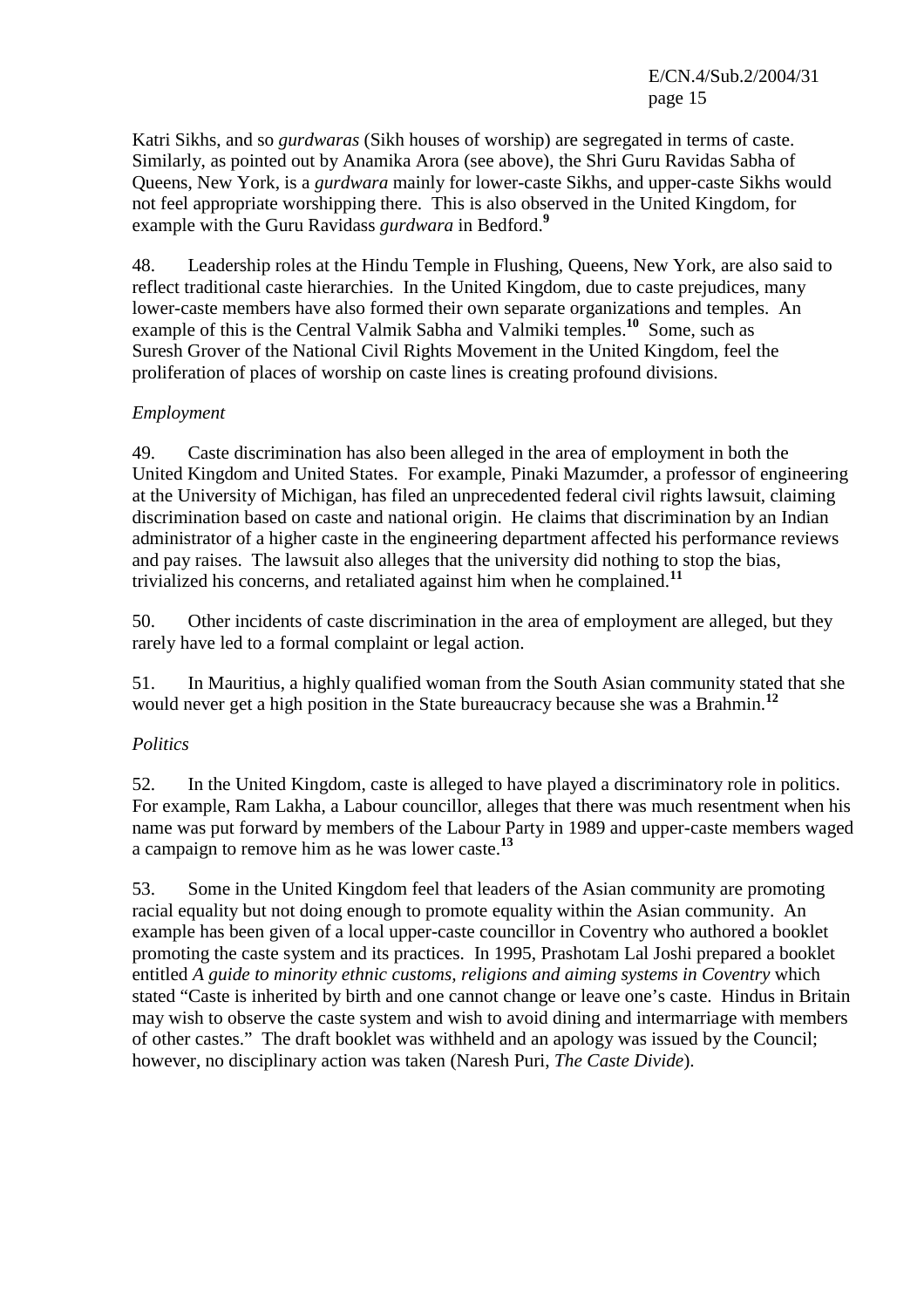54. Caste was also a driving force in a lengthy dispute between two prominent Malaysian Indian politicians, the president of the All Malaysian Indian Progressive Front (IPF), Datuk M. G. Pandithan, and the president of the Malaysian Indian Congress (MIC) party, Datuk Seri S. Samy Vellu. In 1988, Pandithan, then the vice-president of MIC, was expelled from the party for accusing the party of practising caste-based politics that favoured higher castes. In 1997, Vellu rejected Pandithan's claim that "casteism is a deep-rooted issue in Malaysia which is silently but strongly being practised". Pandithan was particularly critical of the existence of some 22 registered caste-based associations in Malaysia, dedicated to assisting members of their own caste socially and financially. These associations sometimes impose caste-based restrictions on members, such as banning exogamous marriages.**<sup>14</sup>**

## *Media*

55. Caste consciousness is also promulgated through the media, especially in the United Kingdom, where there is a large Asian media establishment. Many songs played on South Asian radio mention the upper-caste Jats and encourage caste consciousness and notions of caste superiority. South Asian DJ Bobby Friction has referred to many Asian songs which allude to the power of the Jats. Some car stickers in the United Kingdom have been seen with the words "Jattan de putt", proclaiming the superiority of the Jats.

## *Violence*

56. Though caste-based violence appears to be rare in the diaspora population, there have been cases of physical violence against those who have entered into inter-caste marriages or eloped against their families' will. In an extreme example, Vijay Bulla, a man from Ann Arbor, Michigan, USA, was killed in October 1999 after he entered into a heated argument with Satish Mariswamy, a man he rejected as a suitor for his wife's sister in India as he was of a lower caste. Mariswamy was convicted of first-degree murder and given a life sentence.**<sup>15</sup>**

57. In the United States, there have been reports of physical fights when lower-caste members tried to stand for leadership in higher-caste *gurdwaras*. In the United Kingdom, there are reports of fights breaking out amongst university students when derogatory caste-based remarks are made (Naresh Puri, *The Caste Divide*).

# **Somali diaspora**

58. Large Somali populations have existed, for generations in many cases, in Kenya, Ethiopia, Tanzania, Djibouti and Yemen. In a submission to the Committee on the Elimination of Racial Discrimination during a thematic discussion on 8 August 2002, prior to the adoption of the Committee's general recommendation XXIX on descent-based discrimination, Professor Asha Samad of the Somali International Minority Association (SIMA) declared that in all of these populations, Midgan-Madhiban and other outcast groups are the lowest rank of the society's stratification.

59. In addition, large numbers of Somalis have fled conflict in their own country, and either continue to languish in refugee camps in neighbouring countries or have found refuge in places as far away as Canada, the United States, the United Kingdom, the Netherlands, Australia, and Nordic countries.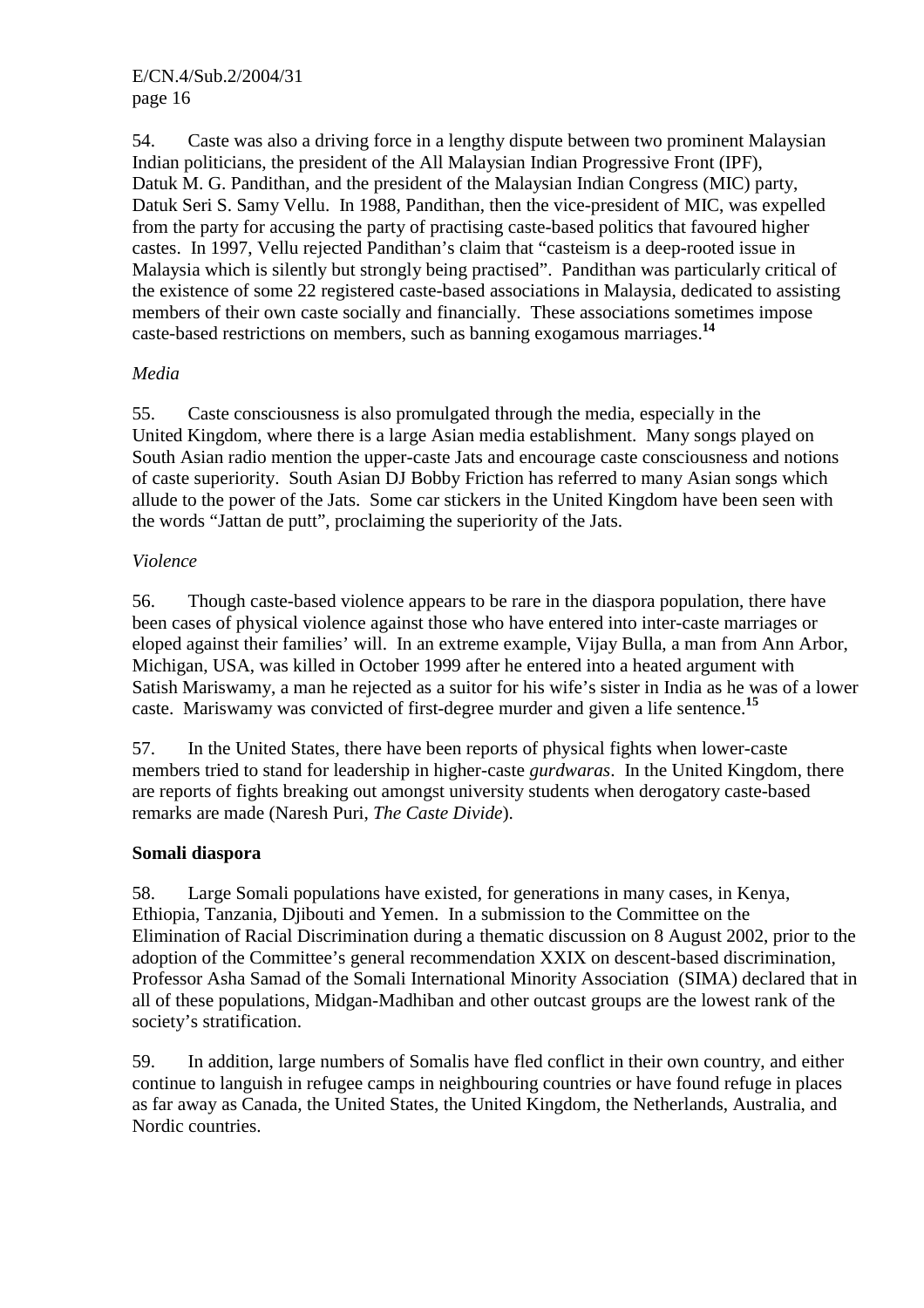E/CN.4/Sub.2/2004/31 page 17

60. According to Professor Samad, the Midgan-Madhiban and members of other outcast communities face ongoing discrimination, abuse and attack by members of the dominant clans even in the refugee camps. She says that in those Somali communities that have been admitted to other countries through asylum and other immigration processes, "clan and caste continue".

61. Professor Samad alleges that "many 'noble' clan Somalis seeking refugee or political asylum have falsely claimed outcaste Midgan-Madhiban status" in order to enhance their asylum claims. "Quite often", according to Professor Samad, "when such a false application is granted, the applicant then takes pain to overemphasize, within the Somali community, his or her actual noble status. … Meanwhile, the Midgan-Madhiban in the diaspora still face caste discrimination within the Somali community."

## **B. Other additional communities**

## **"Caste" in the State of Yap, Federated States of Micronesia**

62. As referred to above, the treaty body database itself discloses information on another community not previously referred to in the Sub-Commission's discussions. During the review by the Committee on the Rights of the Child of the initial report by the Federated States of Micronesia under the Convention on the Rights of the Child in January 1998, the representative of the Government advised that the people of Yap were divided into a higher and a lower caste. Those in the lower caste had fewer traditional privileges and sometimes more obligations. She was not well informed about the degree of segregation involved. The national Government had taken up no position on the caste system but respected its existence. There had been no court cases at national or state level concerning discrimination on grounds of caste. In the State of Yap itself, the caste system was accepted as an integral part of social and political life (CRC/C/SR.440, para. 82).

63. Questioned about the implications of the caste system for children's access to health and education services, she said that the caste system was difficult to describe because the expression carried such negative connotations throughout the world. She was able to state, however, that it was never used as a basis for selectivity or discrimination in the delivery of public services or in providing access to health and educational services.

64. The State party's initial report had however alluded to an associated problem. Referring to the situation of health services, and specifically nursing services, the report indicated that "difficulties arise when the nurse … is faced with evaluating the job performance of a lower-level staff member who is of a higher caste status than she" (CRC/C/28/Add.5, para. 263).

65. In its concluding observations, the Committee expressed its concern "at the existence of a caste system, especially in Yap State, and its incompatibility with the provisions of article 2" of the Convention, and encouraged the State party to "send additional information on the caste system" (CRC/C/15/Add.86, paras. 15 and 32).

## **The Fuga communities of Ethiopia**

66. According to Herbert Lewis,**<sup>16</sup>** "[v]irtually every Ethiopian Cushitic- or Semitic-speaking society for which evidence exists contains within it at least one endogamous group of hereditary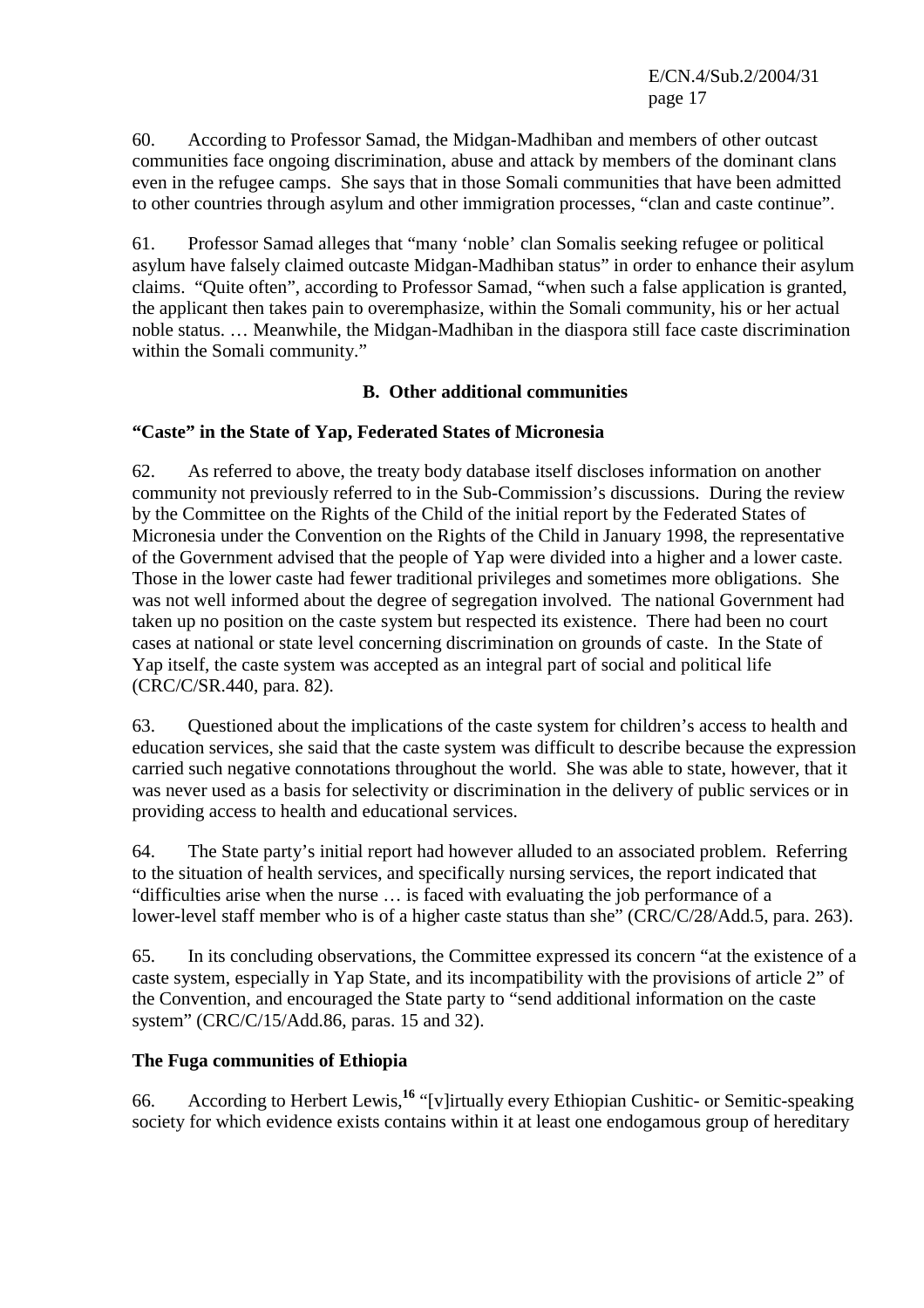occupational specialists". The occupational specialists of the Gurage and Kambata, collectively known as *Fuga*, are said to be ritually impure and that others may be polluted by contact with them. Above all, others will not willingly or knowingly marry them. They are not supposed to enter the houses of non-artisans, and if a Gurage *Fuga* should do so, the homestead must be ritually cleansed. Meat prepared by occupational specialists is taboo to others. "Low-caste" groups such as the *Fuga* are often said to eat impure meat (i.e. from taboo animals or meat parts) or that their ancestors once did and that they continue to bear the stigma. Members of these groups are not allowed to own land and are normally disenfranchised from the regular political and judicial life of the societies at large. Like other similar groups elsewhere in Africa, they also perform ritual roles for the wider society.

67. Bruk Ayele describes the *Fuga* as "mainly potters who are a low-caste occupational group in Kambata and other neighbouring ethnic groups".<sup>17</sup> The name itself is said to be pejorative. Some members of this group interviewed by Ayele explained their low status as "an inborn character, that means, they are created in this status and can never escape from it". Ayele describes how the adoption of Christianity by most other groups in the region has served to underline the separateness of the *Fuga*, most of whom maintain a traditional belief system and practices. This has "made people attribute every evil practice to them". Marriage between the *Fuga* and other clans is strictly forbidden. Ayele was aware of only one case of deliberate intermarriage, which "created much trouble among the respective society".

## **C. Similarities and differences between ethnic minorities and communities discriminated against on the grounds of work and descent**

68. The expanded working paper submitted to the fifty-fifth session of the Sub-Commission addressed the question whether ethnic minorities such as Roma/Sinti/Travellers are discriminated not simply on the ground of their national or ethnic origin but also because of the work in which members of those groups engage. Further examination of this question seems to indicate, however, that while discrimination against those communities identified thus far in this study, and one against certain ethnic minorities may appear to share, in general terms, some of the common consequences of discrimination based on work and descent described in the expanded working paper, the latter does not seem to have the same causal factors, such as the notion of "pollution/purity", hierarchical ranking and religious sanction and myths. They are essentially discriminated against because of racism.

69. The authors also wish to point out that those ethnic minorities, notably Roma/Sinti/Travellers, are already covered by a range of international and regional instruments in the fields of human rights and minority rights, through provisions which are specific to them. Moreover, the tendency of members of ethnic minority groups engaged in certain occupations appears to be rather attributed to lack of choice due to discrimination in education, among other areas.

70. Nevertheless, it may be argued that occupations in which some of the ethnic minorities tend to engage may serve as an aggravating factor in discrimination, and further marginalize them from the rest of the society. Given the similar manifestation of both forms of discrimination, the authors believe that the recommendations arising from this study are also largely applicable to discrimination against ethnic minorities.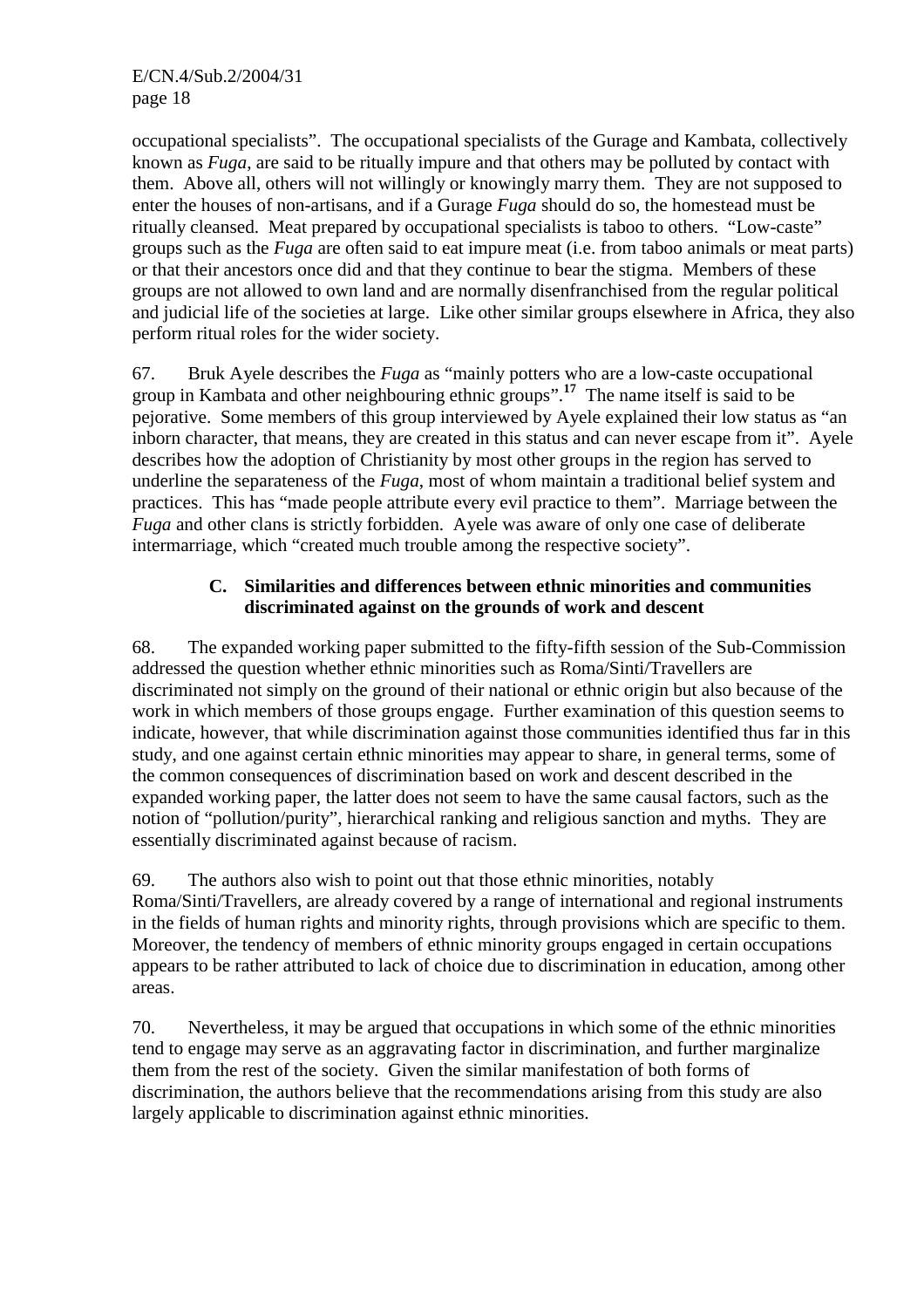#### **III. PROPOSED FRAMEWORK FOR A DRAFT SET OF PRINCIPLES AND GUIDELINES FOR THE ELIMINATION OF DISCRIMINATION BASED ON WORK AND DESCENT**

71. As the third element of the mandate contained in its resolution 2003/22, the Sub-Commission called for the preparation of "a draft set of principles and guidelines for all relevant actors, not only national or federal Governments but also local governments as well as private sector entities such as corporations, schools, religious institutions and other public places where discrimination based on work and descent often occurs, in cooperation and collaboration with relevant international human rights treaty bodies and United Nations organs and agencies, inter alia the Committee on the Elimination of Racial Discrimination, the International Labour Organization and the United Nations Educational, Scientific and Cultural Organization, taking full account of the contents of the Committee's general recommendation XXIX".

72. The authors note the explicit reference in this mandate not only to the content of the valuable general recommendation XXIX, but also to the need to cooperate and collaborate in particular with the Committee on the Elimination of Racial Discrimination, the International Labour Organization and the United Nations Educational, Scientific and Cultural Organization in the preparation of the requested principles and guidelines. Due to the limitations on time and resources, it has not been possible to undertake such cooperation and collaboration with the bodies mentioned.

73. In addition, the authors note the indications given by the Special Rapporteur on contemporary forms of racism, racial discrimination, xenophobia and related intolerance of his intention to focus on similar issues in the next period of his mandate.

74. It is clear that as well as securing more comprehensive information from concerned Governments, cooperation and collaboration with the various United Nations organs, agencies and mandates that have or are developing an expertise in this area will be essential for the preparation of an effective set of principles and guidelines.

75. The authors therefore offer here only a proposed framework for such principles and guidelines.

# **A. Principles**

76. The principles expounded in the document should, at a minimum, include the following:

 (a) Discrimination based on work and descent is a form of discrimination prohibited by international human rights law, including the International Convention on the Elimination of All Forms of Racial Discrimination. The basis of this prohibition in international human rights law could be further explicated.

 (b) Discrimination based on work and descent is a human rights problem deeply rooted in societies and cultures in many parts of the world. Therefore, guidelines must not only address Governments and the international community, but also local authorities as well as private sector entities such as corporations, schools, religious institutions, labour unions,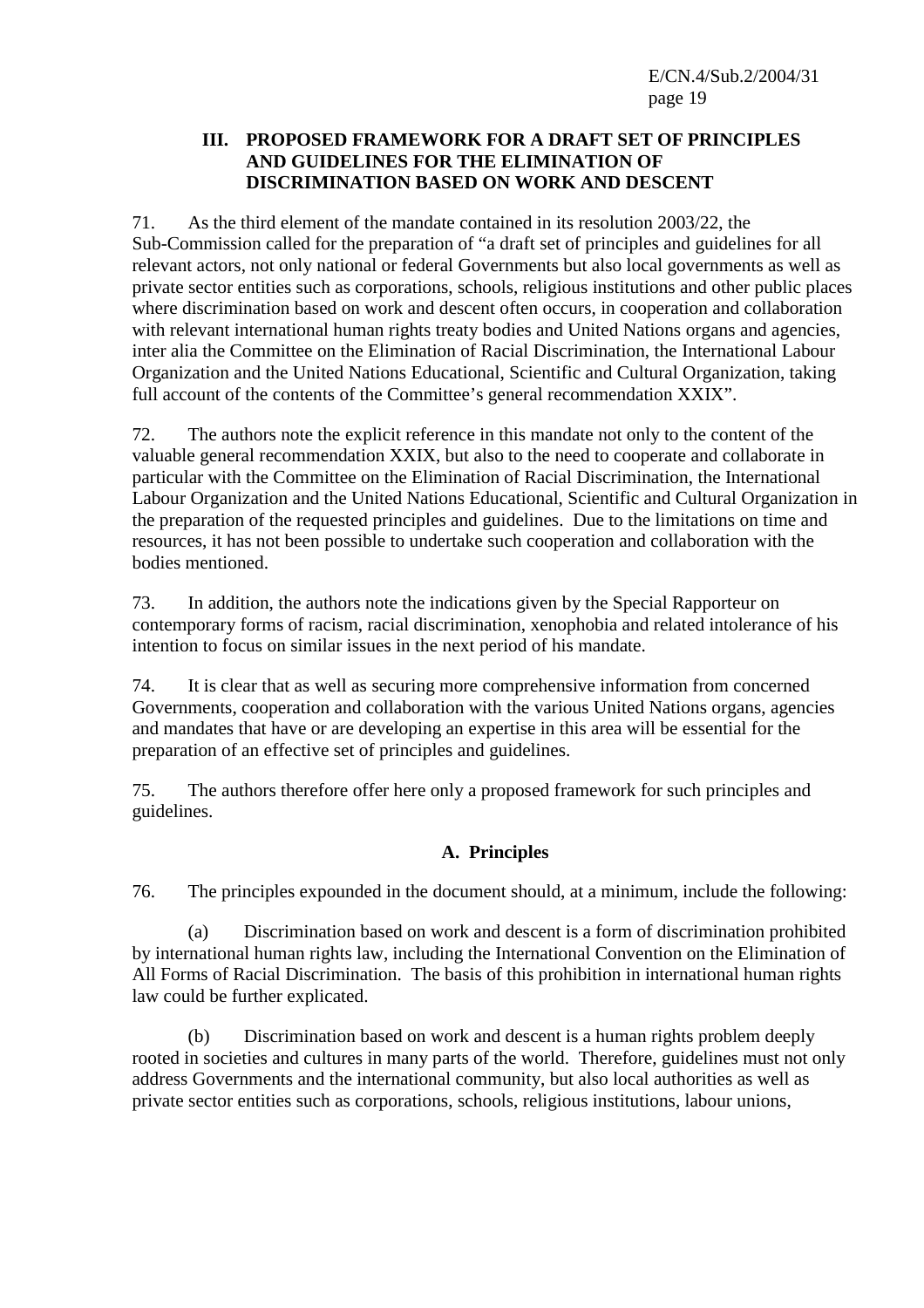agricultural associations, and the media. It is imperative, as a first step, for all those actors - in particular the Governments concerned and the international community - to acknowledge the existence of the problem and the communities affected thereby, and for the people affected by such discrimination to become aware of their human rights. Comprehensive measures need to be taken and implemented systematically. In particular, appropriate legislative, administrative and budgetary actions - including appropriate forms of affirmative action - should be undertaken. Such discrimination should be explicitly prohibited, and offenders prosecuted. Full and effective protection and remedies should be provided for victims, and a comprehensive range of human rights education and public awareness activities should be undertaken to eradicate prejudice against those affected.

 (c) As the people discriminated against are usually minorities, marginalized and politically, economically and socially powerless, the cooperation of the international community, including of development agencies and international financial institutions, is indispensable.

#### **B. Guidelines**

77. Some possible categories of guidelines would include the following:

 (a) *Survey and research: understanding the actual situation*. In order to develop effective measures for the elimination of discrimination based on work and descent, it is essential to understand not only the historical but also the current situation. To this end, a regular survey and/or appropriate research should be conducted, and new measures should be adopted or existing measures be reviewed accordingly.

 (b) *Participatory process*. All efforts to achieve the elimination of this discrimination and to establish not only de jure but also de facto equality must be made, with the effective participation of members of affected communities.

 (c) *Discriminatory customs and institutions*. The Governments concerned as well as the affected communities themselves, together with the population at large, should examine the customs and institutions that cause or otherwise contribute to discrimination based on work and descent.

 (d) *Public awareness-raising and education*. In order to address deep-rooted beliefs and practices, like those that sustain discrimination based on work and descent, a long-term commitment to public awareness-raising and education is required. Such initiatives should be considered at multiple levels, including through family education; pre-school education; primary school education; training for judges, law enforcement officers, schoolteachers and other relevant public service professionals; training programmes for private sector employees; and general public awareness campaigns.

 (e) *Affirmative action*. Given the nature and effect of the often ancient attitudes and practices of discrimination based on work and descent, appropriate affirmative action programmes should be given priority. Efforts should be made to identify international best practices in this regard.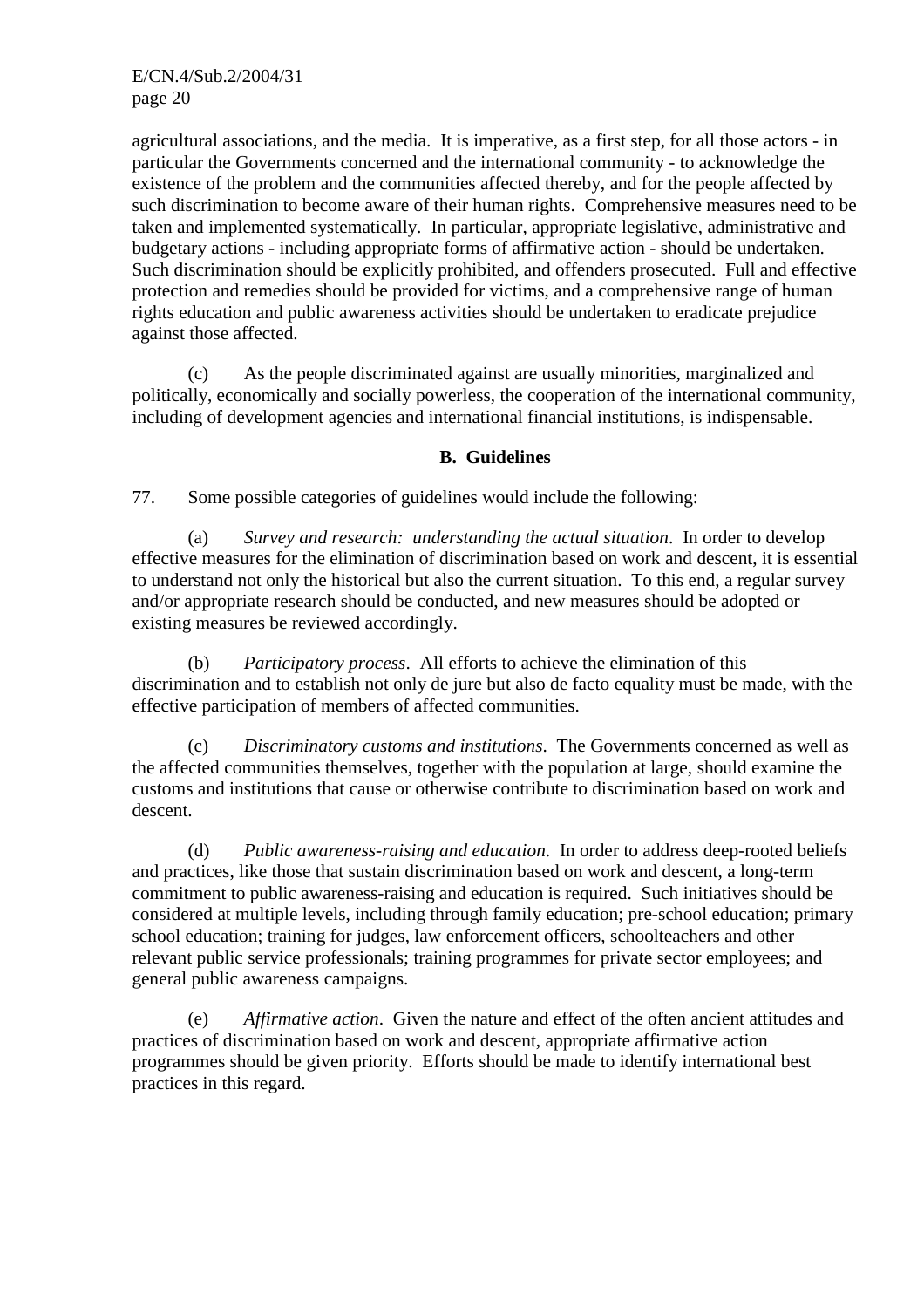E/CN.4/Sub.2/2004/31 page 21

 (f) *Effective implementation of legislative and administrative measures*. Effective implementation of legislative and administrative measures to address discrimination based on work and descent has, in practice, proved to be difficult to ensure. Together with appropriate awareness-raising and education programmes for relevant officials, it is therefore also necessary to give particular attention to mechanisms for promoting such implementation.

 (g) *Monitoring*. Appropriate systems should be established to monitor the impact of measures taken, such as national/local committees, focal points, liaison persons/units, ombudspersons, etc.

 (h) *Access to justice*. In addition to the appropriate training of judges and law enforcement officers, additional measures to facilitate practical access to justice for members of affected communities must be considered, such as targeted legal aid and associated services.

 (i) *The role of national human rights institutions and other specialized institutions*. Appropriate mandates and powers must be given to existing human rights institutions, and/or specialized institutions created so as to provide proper independent attention to the problems of the communities concerned.

 (j) *International cooperation*. The international community must provide appropriate support through technical assistance and advisory services, but also through the establishment and application of guidelines for development cooperation that ensures the elimination of discrimination based on work and descent, rather than further entrenching it. The role of the international human rights institutions and procedures must also be considered in this context.

# **IV. CONCLUSION AND RECOMMENDATIONS**

78. The elimination of discrimination based on work and descent is an important global human rights challenge. It has until recently failed to receive the attention that it deserves at the international level. So far as can be judged by information currently available, national responses to the issue are best developed in India, though implementation remains a critical concern. In many other contexts, responses appear to be inadequate or practically non-existent.

79. In India, some of the longest-standing and most extensive affirmative action measures ever developed have been applied to this problem. However, concerns persist about the effectiveness and impact of these measures. India therefore provides an important context for the examination of best practices in affirmative action, as well as of obstacles to its effectiveness.

80. The apparent existence of discrimination based on work and descent in diaspora communities engages the responsibility of a wider circle of Governments and authorities, beyond those of the countries of origin of such communities.

81. Both in countries of origin and in diaspora communities, the role and responsibility of the media cannot be underestimated.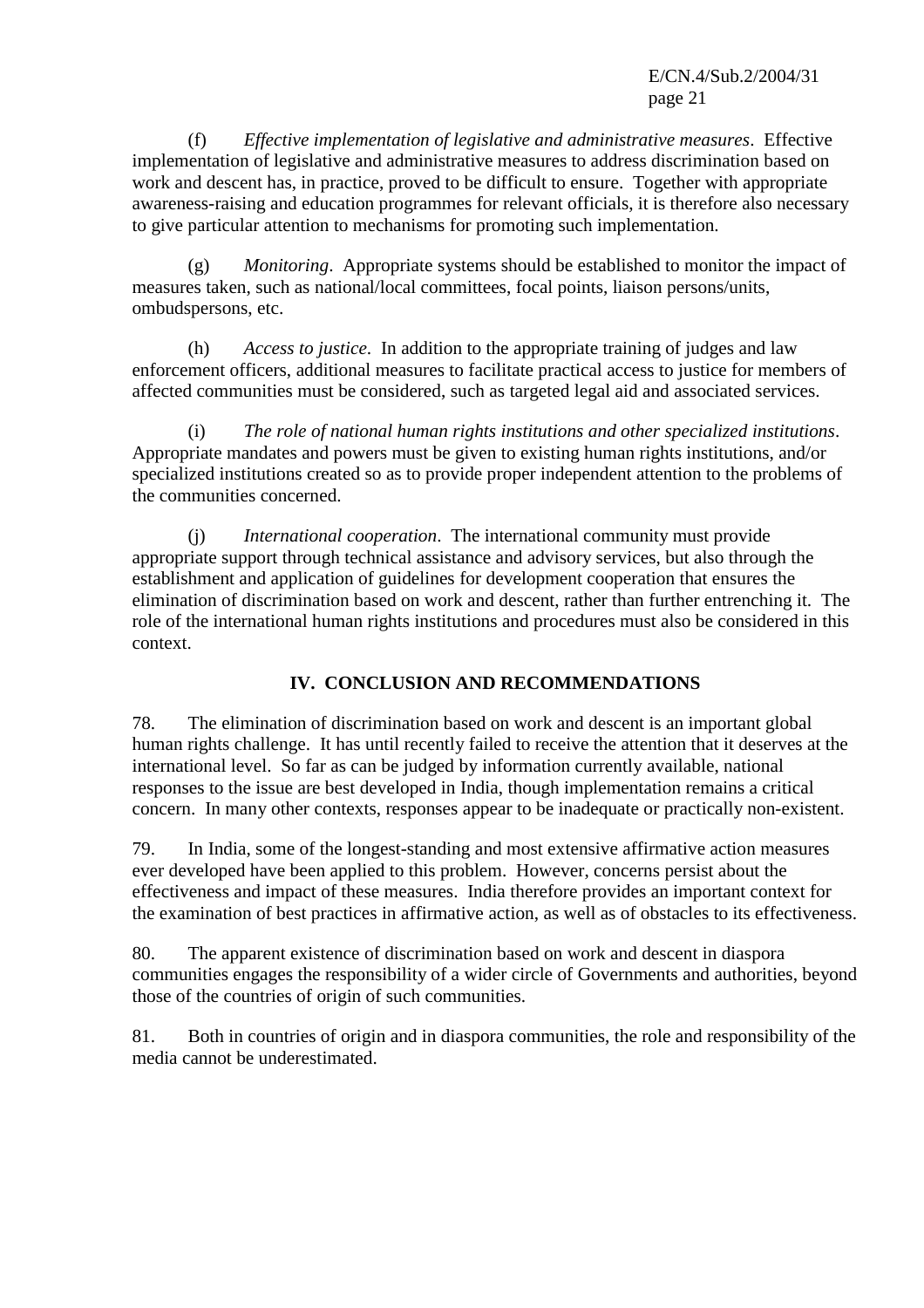82. Public awareness-raising and education programmes are of central importance in addressing the century-old beliefs and practices that lead to discrimination based on work and descent. Human rights education for members of the affected communities themselves must also be a priority. It appears that in almost all relevant contexts these elements are lacking.

83. There is an obvious need to undertake a comprehensive study of relevant measures taken by Governments and other authorities, and of the effectiveness of such measures. Such a study is beyond the possibilities of the authors under the present informal mandate.

84. There would be considerable value in the development of a set of principles and guidelines on the elimination of discrimination based on work and descent. Such principles and guidelines would draw together applicable instruments and elements of existing human rights law and practice, including, in particular, general recommendation XXIX, as well as best practices identified from a study of measures already taken by Governments and other authorities. They could also serve to draw attention not only to the obligations of Governments, but also to the role of other actors, including private sector entities.

85. Cooperation and collaboration in this process should be sought with national human rights institutions, United Nations human rights bodies, especially the Committee on the Elimination of Racial Discrimination and other treaty bodies, and the Special Rapporteur on contemporary forms of racism and other relevant special procedures of the Commission on Human Rights, agencies, especially the International Labour Organization and the United Nations Educational, Scientific and Cultural Organization, and other intergovernmental and non-governmental organizations.

## 86. **The authors therefore recommend that:**

**(a) The Sub-Commission appoint a Special Rapporteur with the task of preparing a study on the elimination of discrimination based on work and descent, focusing on the finalization of a draft set of principles and guidelines on the elimination of discrimination based on work and descent, addressing all relevant actors, not only national or federal Governments but also local authorities as well as private sector entities such as corporations and other business entities, schools, religious institutions and the media;** 

 **(b) The Special Rapporteur be authorized to request the United Nations High Commissioner for Human Rights to transmit a questionnaire elaborated by the Special Rapporteur to Governments, national human rights institutions and non-governmental organizations to solicit information required in connection with the study, in particular concerning legislative, judicial, administrative and educational measures taken to address discrimination based on work and descent; and** 

 **(c) The study and the preparation of the draft principles and guidelines be undertaken in cooperation and collaboration with relevant international human rights treaty bodies and United Nations organs, agencies and mandates, inter alia, the Committee on the Elimination of Racial Discrimination, the Special Rapporteur on contemporary forms of racism, the International Labour Organization and the United Nations Educational, Scientific and Cultural Organization, in consultation with the representatives of affected communities, and taking full account of the contents of general recommendation XXIX.**